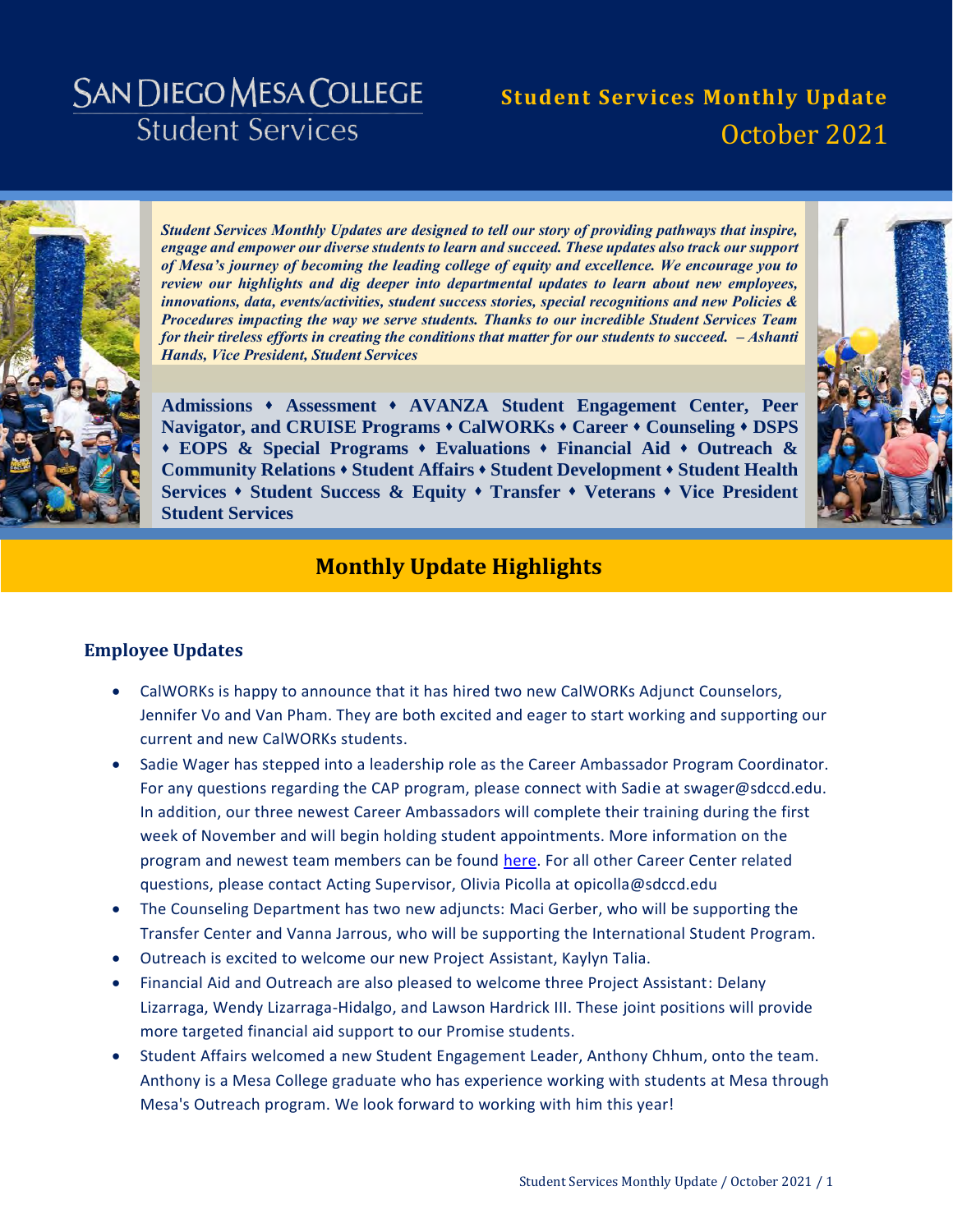- Dean of Student Development Ailene Crakes has been invited to serve as a mentor/coach in the 2021 SDCCD Leadership Development Academy Program.
- Welcome to Transfer's new adjunct Maci Gerber. Maci started just in time for Transfer season with a strong transfer background.
- The Veterans office are excited to announce that the department has two new NANC employees: Jordan Agricula and Alexandro Rodriguez.
- We congratulate Johanna Aleman on being selected as the SSSO/Basic Needs Coordinator.

### **Events & Activities**

- The Assessment Office partnered with the Promise Program to offer a "Succulents & Self-Care" event for students on October 28 and 29th.
- Fridays in October: Second Year Peer Navigator Pilot: In collaboration with ADVOC8 and Second Year Promise, the Peer Navigator Program continues to develop its pilot to create a pipeline for a smoother transition to a second year. Initial feedback from participants (who opted into the pilot) have expressed support for a potential third year. Currently, Promise only provides scholarships for the first two years.
- In October, DSPS honored Disability Awareness month. DSPS partnered with San Diego Mesa College Equity and Engagement Librarian, Edeama Onwuchekwa, to develop a Disability Resource Guide. The DSPS team attended the Kay Ulanday Barrett workshop and provided an update during the joint school meeting.
- Our Borderless Scholars Project Assistant Yolanda Granados Nicacio hosted an Advance Parole Workshop. Advance Parole is a legal document that grants a DACA Recipient permission to travel outside the United States. The workshop was held with information about her personal experience of traveling outside the US as DACA Recipient and her personal experience of applying for AP.
- Borderless Scholars Counselors: Rosa Palacios and Clemente Ayala offered an UndocuAlly Training. The UndocuAlly Trainings took place on Friday, October 22nd of the Undocumented Student Action Week. The UndocuAlly Training was for Educators interested in cultivating a safe and welcoming space for current and prospective Mesa College Undocumented, AB 540, Dreamers, DACA Recipients, Non-DACA, and students from mixed status families. The workshop was followed by a student panel.
- Mesa College Outreach is officially and physically back at the sites within the surrounding area. We have begun our process to assist students with their financial aid applications and provide them information regarding our programs and services. Ambassadors have been placed in a majority of our high schools.
- Student Affairs and Associated Students are pleased to announce the results of the emergency election conducted at the beginning of fall. Wencit Quino Hersh has been elected as AS Vice President, and the following students have been elected as AS Senators: Daniela Castellanos, Elisa Correa, Husnia Ahmadi, Manuela Cerciello Rahbari, Maryam Fazel, Omar Rodriguez Mendoza, Osten Carlton, Phoebe Truong, Sophia Summer Fiorini, and Tara Yousefi Nejad.
- Aurora San Pedro, LMFT met with the AVANZA Peer Navigators "Mental Health Liaisons." She discussed managing mental health issues while conducting virtual interactive learning.
- On October 26th Johanna Aleman and Michael Sanders presented to the campus community forum "Student's Fundamental Right to Basic Needs." A huge shout out to our Basic Needs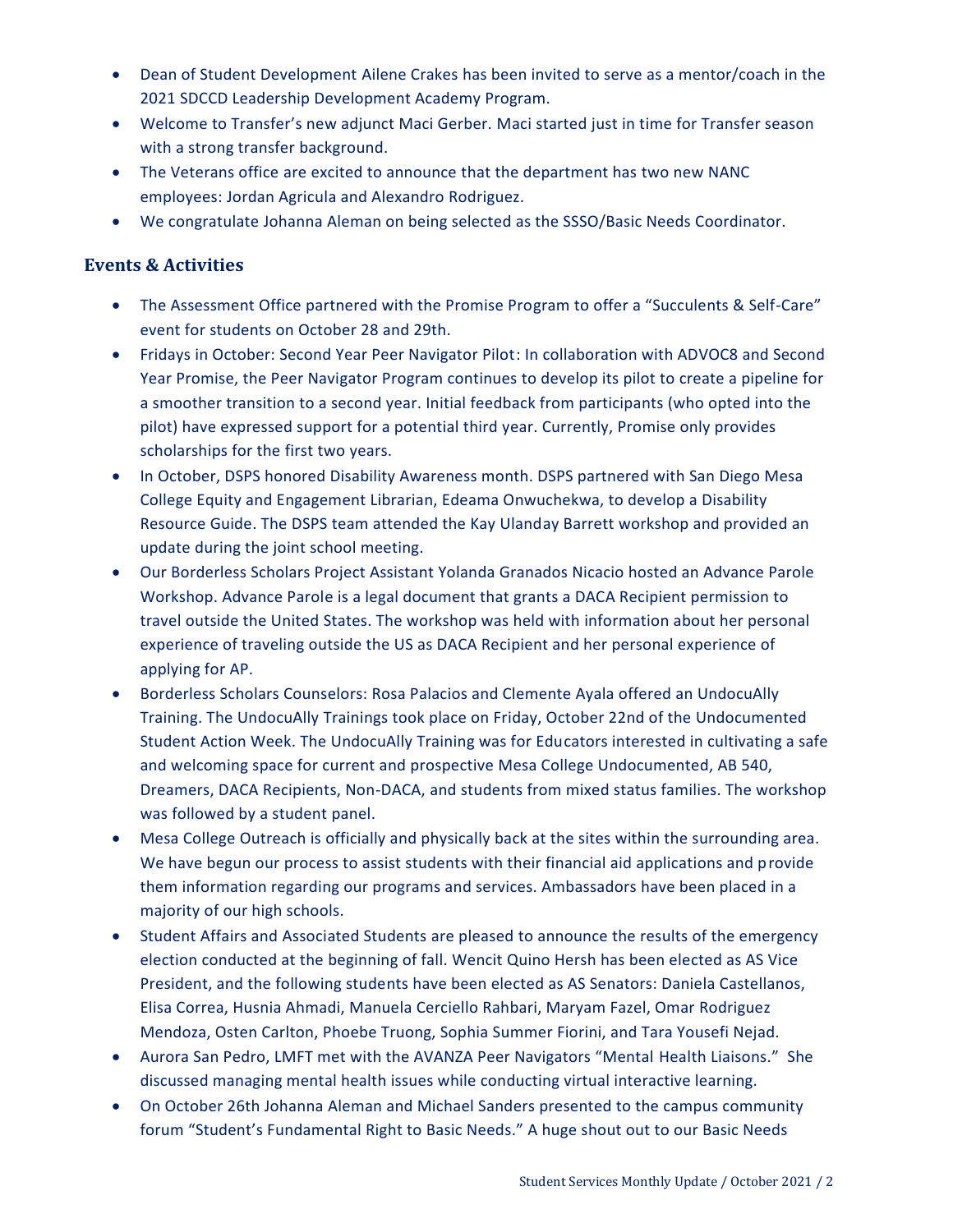Ambassadors Mustaf Adde, Ericka Banda, Robyn Bolden, Sergio Osuna, and Michael Sanders for a moving panel discussing the work they for The Stand and what it means to them.

- The Transfer Venter is deep in transfer season. The focus of all transfer programs are application open labs and 30 minute transfer follow up appointments. The Center offers open labs for CSUs and UCs four days a week except holidays and weekends.
- The Veterans Success Center opened its doors for services on October 18th.
- Veterans have partnered with The Stand to have frozen food in the Veterans Success Center freezer for student veterans and military affiliated students.
- M&M hosted a variety of Halloween themed events and activities including an in-person Student Services Halloween Party "Witching Hour" at the Counseling Lobby, a Zoomed-In Guessing Game on Zoom, the "Weight, weight! Don't Tell me!" Pumpkin Patch Guessing Game, a Padlet and a Halloween Costume Contest. Prizes were awarded to winners of games and activities. Thank you all for participating!
- Student Services hosted our monthly Feel, Heal and Be Real dialogue series. This is a safe space for students, staff and faculty to discuss issues of social justice and equity.
- With support and leadership from the VPSS, Mesa
	- o hosted a site visit for members of the California Association of Black School Educators (CABSE). The event was designed to understand programs we have in place targeting K-12 students with a focus on Dual Enrollment, to include career pathways, student support programs and any equity initiatives or programs in place for Black and African American students.
	- $\circ$  awarded \$31,750 in Vaccination Incentive Grants. We will hold monthly drawings through Fall.
	- o awarded \$2,222,000.00 in HEERF Emergency Relief Grants. Additional campaigns will take place throughout the semester.

### **Innovations & Data**

- STAR TRIO proactively reached out to program students who were not enrolled in Fall, to support them find a late start class and assist them with resources to get them back to Mesa College.
- Financial Aid disbursed \$370,462 in State and Federal aid funds to students.
- Through a partnership with California Community College Foundation, San Diego Mesa College has 15 CalFresh Peer Ambassadors to help support and encourage students to apply for CalFresh. They are completing their training with the CCC foundation and will begin doing outreach in November.

### **Policies & Procedures**

- Admissions helped create an alert system to inform Mesa's high school feeder schools when their high school students taking college courses at Mesa need an academic intervention.
- The unit override petitions business process has been updated to streamline the process and allow for a more student centered approach that removes barriers. Thanks to District Student Services Council for supporting the faculty feedback.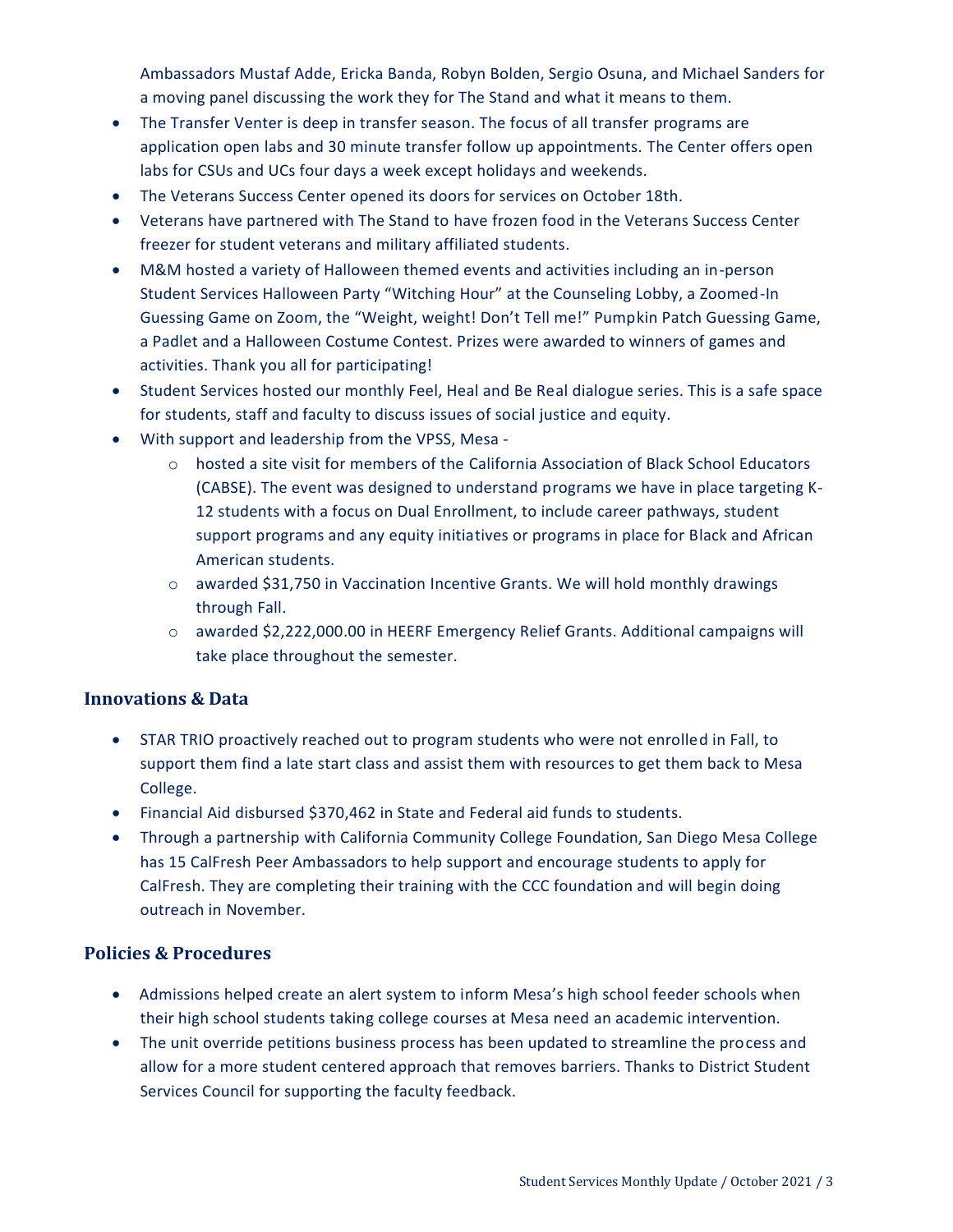### **Student Success Stories**

- Our Lead Peer Navigator is receiving a lot of recognition for his hard work with the team!
	- "I also appreciated Dom checking in on me last week."
	- "I wanted to recognize Dominic for reaching out to me last week, it meant a lot to tell someone on the team of what I've been going through."
- Mesa EOPS Alumni Success Story: Shanell Logan was an EOPS student while attending Mesa College during the pandemic. She is currently a transfer student at UCLA and an administrative assistant for an academic consulting firm called Accepted Consulting. She works with current and former transfer students who are at different stages in their academic career and she helps them with the transfer and graduate school admissions process. Shanell shared with us that her work is inspired by the support from Mesa EOPS, and she hopes to give back to her community!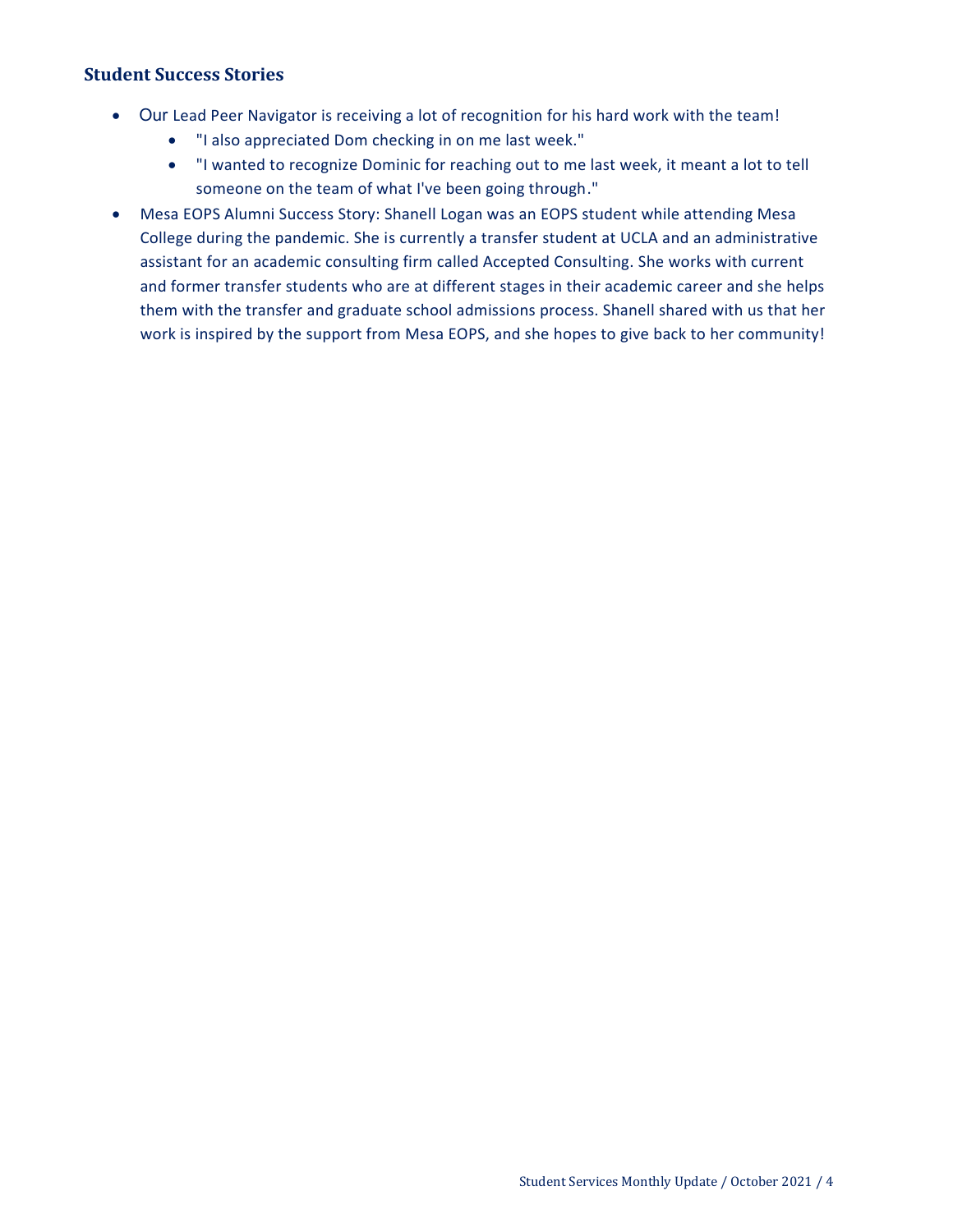# **Admissions**

### <span id="page-4-0"></span>**Employee Updates**

• Ivonne Alvarez had a fantastic vacation at the beginning of October.

### **Events & Activities**

- We attended Friday SLO Talk Six Steps for SLO Implementation Assessment, rubrics and grading, how to make it work in tandem on Friday, November 1st, in preparation for Program Review.
- On Monday, October 4th, we also attended the Program Review Research and Data Training. We joined our colleagues at the President Cabinet Meeting on Tuesday, October 5th.
- We listened to inspiring poetry by Tony Medina on Wednesday, October 6th.
- That same week, on Friday, October 8th, we attended the Pathway to the Presidency/Chancellor: From Grassroots to Grasstops, where Chancellor Cortez and Acting Chancellor Daisy Gonzales shared their initial moments of leadership.
- We continued to represent SD Mesa at our SDUSD/SDCCD Joint Partnership Workgroup meeting to discuss how to support high school students wanting and needing to take CCAP/ACP courses. We also discussed Pathways at this meeting.
- We attended the SDCAAWCC Navigating the Next Step Panel Series Navigating Promotions & the CC Hiring Process. We met with all of the SDUSD CCAP/ACP liaisons on Wednesday, October 20th, to discuss fall deadlines and planning for spring enrollment.
- On Thursday, October 21st, we participated in the SHIFT training: Centering Care for In-Person Return. We continue to attend M&M events, classified senate meetings, and SD Mesa Forums.

### **Innovations & Data**

- In October, we answered 609 calls on our phone tree and supported our Google Voice phone line students. We replied to 346 emails and printed 45 student ID cards. We saw 234 students at our counter using QLess. Our staff continues to support students on Ivy chat, where we had 356 conversations in the last 30 days.
- We also met with Joel to provide data for the sdmesa.edu/spring website, and partner on an easier mode of providing dates going forward.

### **Policies & Procedures**

- We continued to improve our partnership with Kearny HS by updating our practice of their early graduates from high school to regular college students for Spring 2022.
- We also helped create an alert system to inform our high school feeder schools when their high school students taking college courses at Mesa needed an academic intervention.

### **Special Recognition**

 We want to recognize the fantastic work of our residency team: Trung Huynh, LaKeita Platts, and Alexis Calderon, on clearing out the sdmesaresidency@sdccd.edu email and supporting our students face to face Monday-Thursday during our I-400 open hours.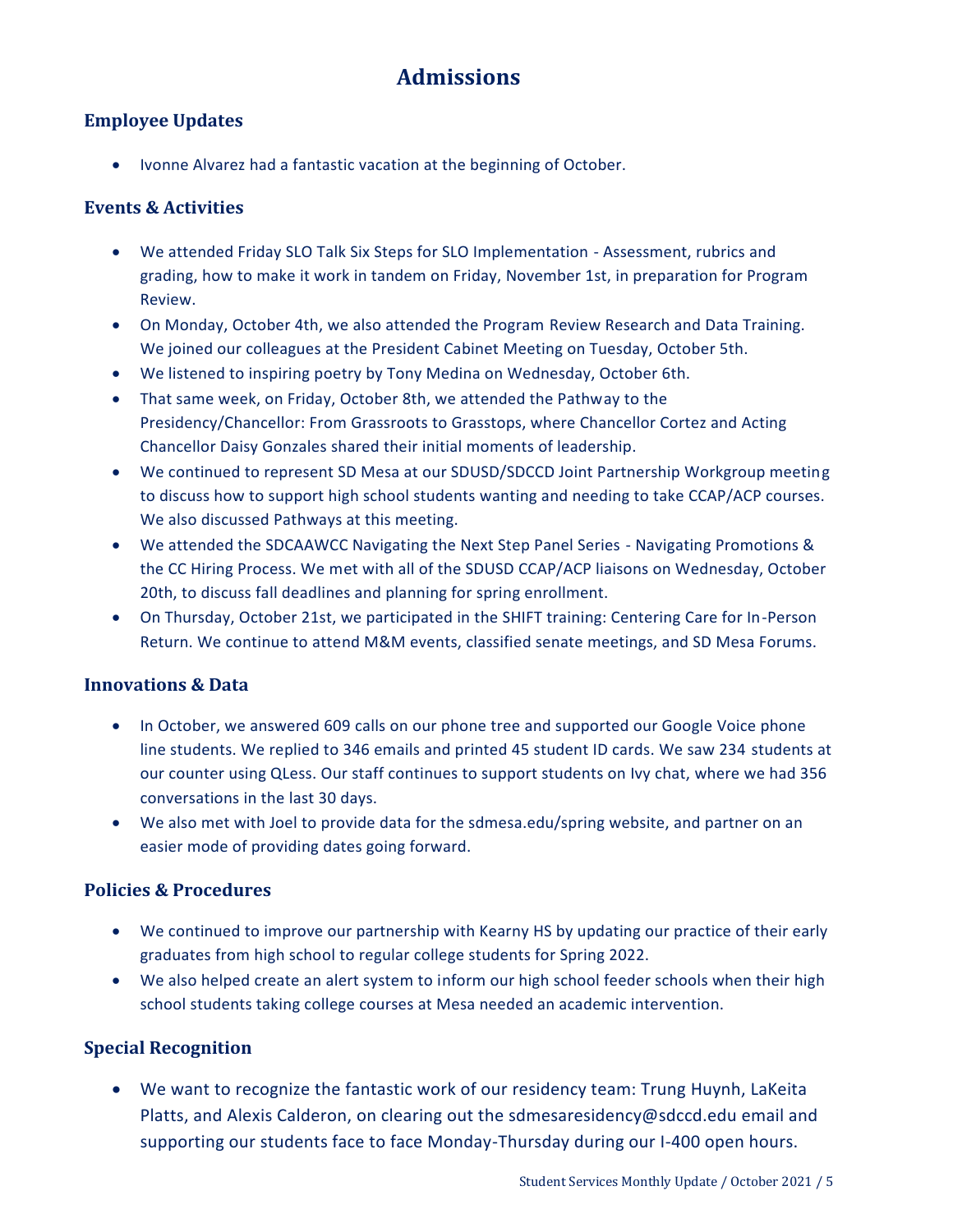### **Assessment**

### <span id="page-5-0"></span>**Events & Activities**

- The Assessment Office partnered with the Promise Program to offer a "Succulents & Self-Care" event for students on October 28 and 29th.
- The Assessment staff continues to support Mesa's Live-Chat option and saw a marked increase in student use this month.
- Challenge Exams for the Spring Semester are officially underway!

### **Innovations & Data**

| <b>Assessment Data</b> |                      |                                   |
|------------------------|----------------------|-----------------------------------|
|                        | $\bullet$ F-Chat: 90 | Orientation: 21                   |
|                        | ELAC: 1              | <b>Placement Assistant: 71</b>    |
|                        | Fmail: 18            | • Challenge Exams: 1              |
|                        |                      | • Unduplicated Student Count: 124 |

### **Special Recognition**

Shout out to Amy and Jocelyn for making the Promise: Succulents and Self-Care a success!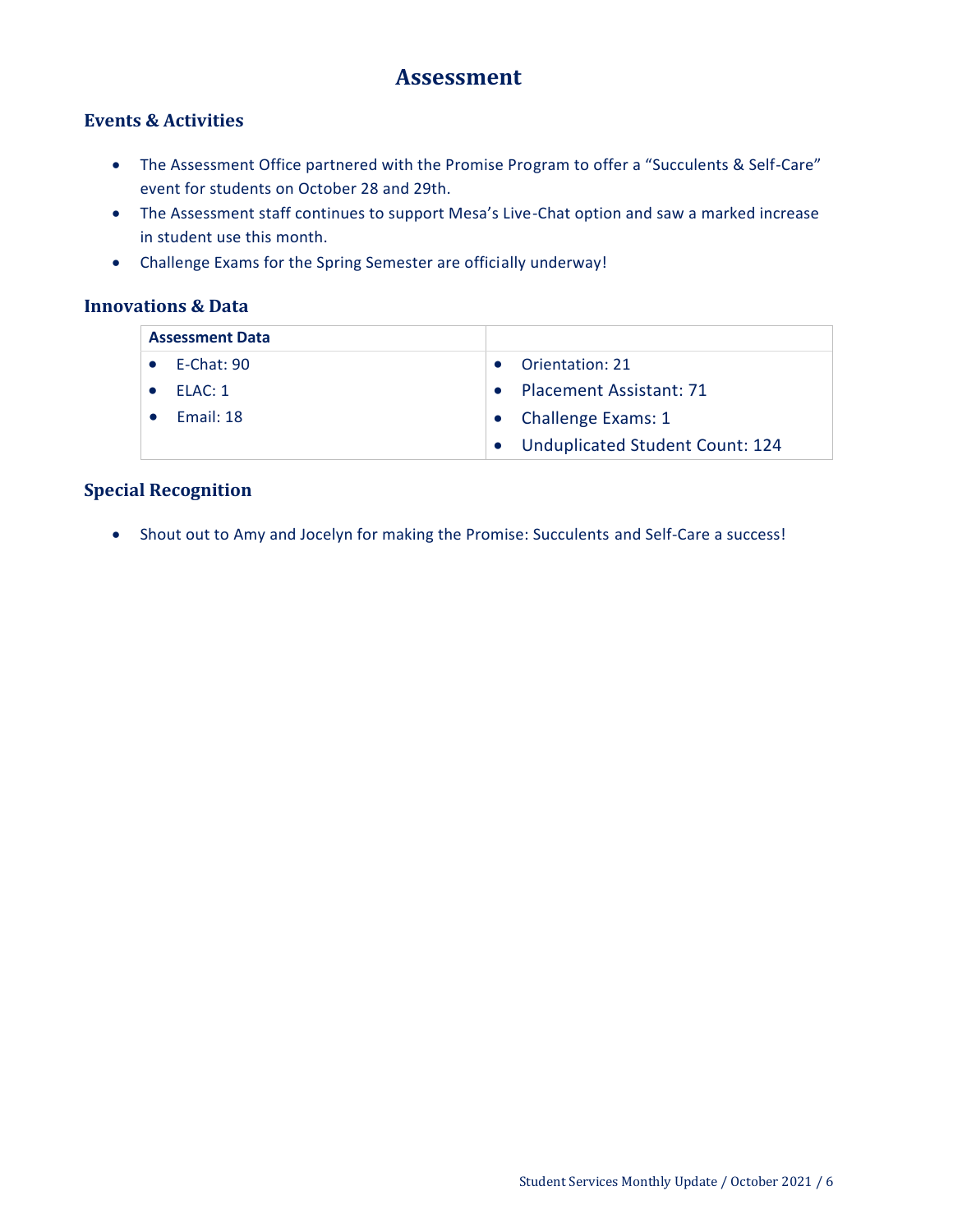## **AVANZA Student Engagement Center, Peer Navigator, and CRUISE Programs**

### <span id="page-6-1"></span><span id="page-6-0"></span>**Events & Activities**

- **October: Peer Navigator Virtual Help Desk** Online, drop-in hours to help students with anything and everything Mesa related.
- **October 21: PN Game Night!**  Virtual space designed to engage students and help build community through online games, ranging from trivia to "guess the drawing."
- **October 25 and 26: PN Monthly Workshop**  Time Management and Self-Care CRUISErs were encouraged to attend to learn about prioritizing, as well as practicing how to take care of yourself. The workshop was presented via Zoom and well attended.
- **Fridays in October: Second Year Peer Navigator Pilot** In collaboration with ADVOC8 and Second Year Promise, the Peer Navigator Program continues to develop its pilot to create a pipeline for a smoother transition to a second year. Initial feedback from participants (who opted into the pilot) have expressed support for a potential third year. Currently, Promise only provides scholarships for the first two years.

### **Innovations & Data**

- Drop-in Hours for Second Year CRUISErs on Fridays. Virtual hour is designed for second year students to stop by and get connected with a Peer Navigator who provides support and guidance. Adjustments are made during monthly check in.
- **Peer Navigator - Kapwa, Puente, Umoja Liaison** Designated Peer Navigators working with each special pop/learning community have created an online space to have students drop in, build community, and enhance each programs' values.

### **Student Success Stories**

- Lead Peer Navigator is receiving a lot of recognition for his hard work with the team!
	- "I also appreciated Dom checking in on me last week."
	- "I wanted to recognize Dominic for reaching out to me last week, it meant a lot to tell someone on the team of what I've been going through"

### **Special Recognition**

 Shout out to the HEERF/Edquity App approach! One of our students was able to get a new car battery! She is on her way to school and work.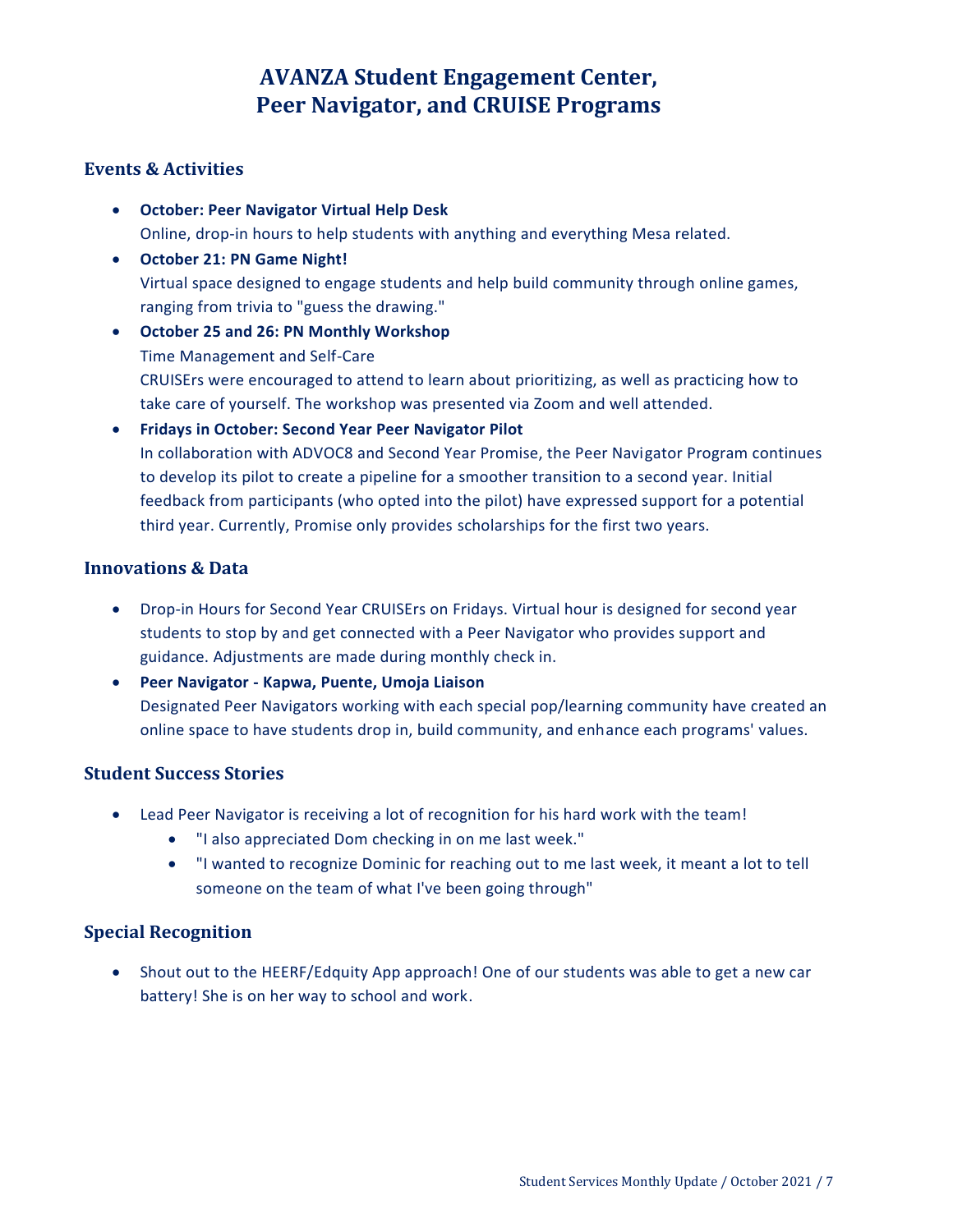# **CalWORKs**

### <span id="page-7-0"></span>**Employee Updates**

 CalWORKs is happy to announce that we have hired two new CalWORKs Adjunct Counselors, Jennifer Vo and Van Pham. They are both excited and eager to start working and supporting our current and new CalWORKs students.

### **Events & Activities**

- CalWORKs & HHSA Workshop occurs every Mondays and Thursdays on Zoom from 11am-12pm. Workshop will assist with new and current students that may need assistance with the CalWORKs or CalFresh or Medical application process and can assist with any questions or concerns students may have about their case. More information on Mesa CalWORKs website.
- Current CalWORKs Drop-In Sessions takes place on Wednesday from 2pm-3pm. More CalWORKs Drop-In session to come in November.
- Attending CalWORKs Region X monthly meetings that included SD County Health Human Services Agency (HHSA), and SD county contractors Public Consulting Group (PCG), ResCare, and Equus Workforce Solutions. With the goal being to continue strengthening pathways and support services for incoming and continuing CalWORKs students.
- Monthly meeting with SD county contractor's case manager from Public Consulting Group (PCG). In an effort to streamline the outreach and recruitment efforts with PCG Center, East, and South.
- Continued collaboration effort with EOPS/CARE Program for new or continuing CalWORKs students. This includes follow-ups and recruitment efforts.
- Continued posting State CalWORKs program updates through CalWORKs Canvas
- Continued to accept new CalWORKs students into the program
- Continued to accept appointments for Fall Individual Training Plan (ITP), Book/material Request forms and educational plans.

### **Innovations & Data**

- CalWORKs is currently serving 22+ students
- CalWORKs is continually accepting new students on a weekly bases
- New and current student continue to thrive with the online CalWORKs counseling services

### **Special Recognition**

 Special thanks goes to Grace Aumoeualogo, current Adjunct CalWORKs Counselor, who has gone above and beyond in assisting in training the two new CalWORKs counselors. Thank you Grace!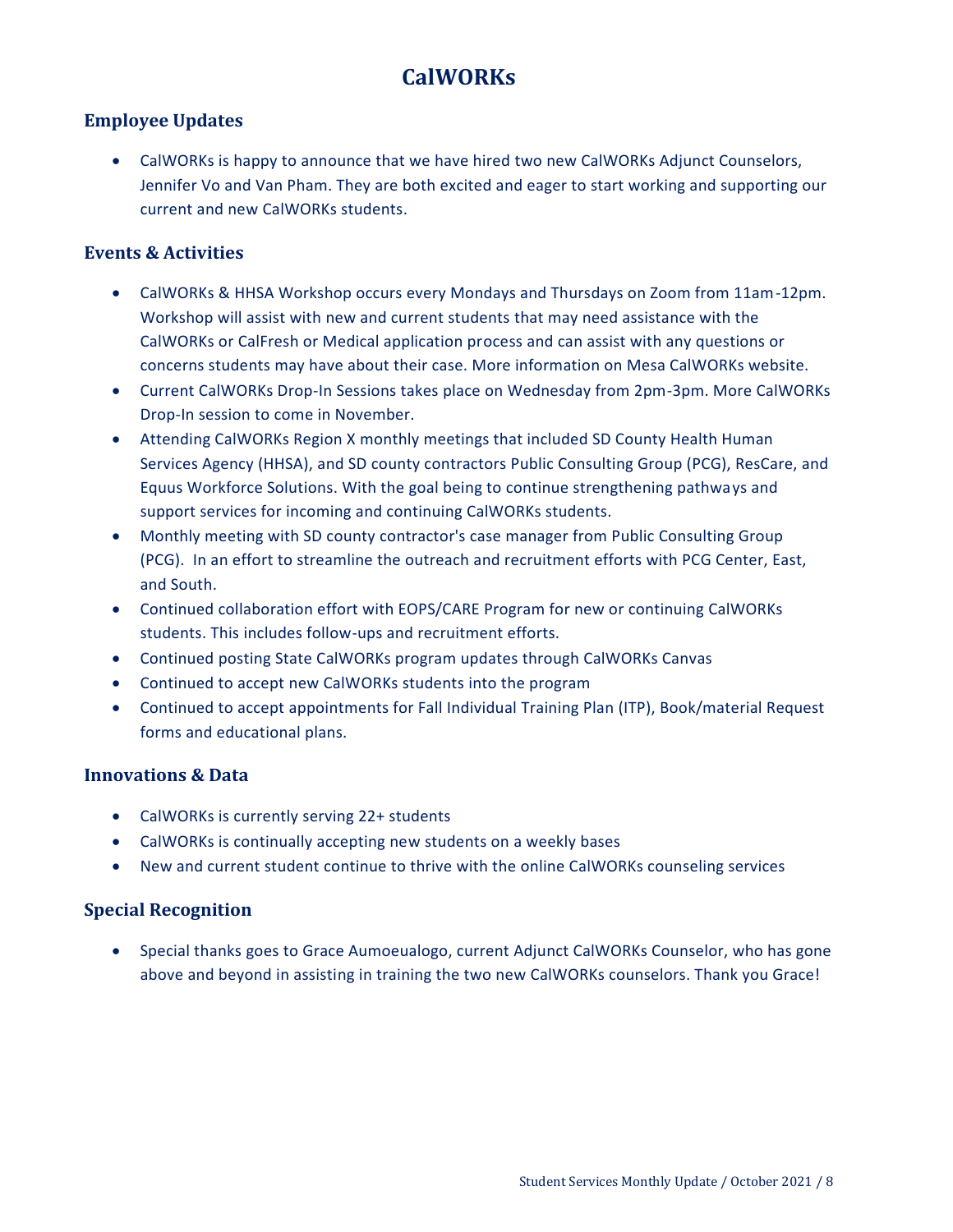### **Career**

### <span id="page-8-0"></span>**Employee Updates**

- Sadie Wager has stepped into a leadership role as the Career Ambassador Program Coordinator. For any questions regarding the CAP program, please connect with Sadie at swager@sdccd.edu. In addition, our three newest Career Ambassadors will complete their training during the first week of November and will begin holding student appointments. More information on the program and newest team members can be found here: [https://www.sdmesa.edu/student](https://www.sdmesa.edu/student-services/career-center/career-peer-ambassadors.shtml)[services/career-center/career-peer-ambassadors.shtml](https://www.sdmesa.edu/student-services/career-center/career-peer-ambassadors.shtml)
- For all other Career Center related questions, please contact Acting Supervisor, Olivia Picolla at opicolla@sdccd.edu

### **Events & Activities**

- Career Co-Coordinators supported students with Career exploration in the following events:
	- Psychology 201 class Oct 8th
	- Mesa Tutor Training Oct 13th
	- Promise Program's Coffee Hour Oct 21st
	- Candace Katungi's Black Studies course Oct. 28th

### **Innovations & Data**

- The San Diego Community College District is transitioning to a new online student job board powered by Handshake. The Career Center at San Diego Mesa College is no longer utilizing, Job Network. All student accounts that were created have now ended, effective, August 31, 2021. Handshakes estimated launch is November - more details to follow.
- There will be a soft launch in early November more details to follow. For the most up to date information, this will be included on the Career Center website here: https://www.sdmesa.edu/student-services/career-center/job-internships/index.shtml. While we are transitioning job boards, the Career Center & Work-Based Learning team is still here to support students with their employment needs. Together, we have have compiled a list of current job openings for companies looking for immediate hires. To view available current positions, please click here:

[https://docs.google.com/spreadsheets/d/1b7KLWZ6Zxm\\_MIfLeWj7yuYZYjnS9x\\_2Dw9\\_vbK4irlo/](https://docs.google.com/spreadsheets/d/1b7KLWZ6Zxm_MIfLeWj7yuYZYjnS9x_2Dw9_vbK4irlo/edit#gid=618465475) [edit#gid=618465475](https://docs.google.com/spreadsheets/d/1b7KLWZ6Zxm_MIfLeWj7yuYZYjnS9x_2Dw9_vbK4irlo/edit#gid=618465475)

• For additional support and assistance with job searching and preparing application materials, please contact the Career Center at 619-800-3556 to schedule an appointment.

### **Policies & Procedures**

 All of our appointments are still being held via Zoom. Students can schedule Career Counseling and/or Career Ambassador appointments by emailing mesacareersdccd@gmail.com or by calling 619-800-3556.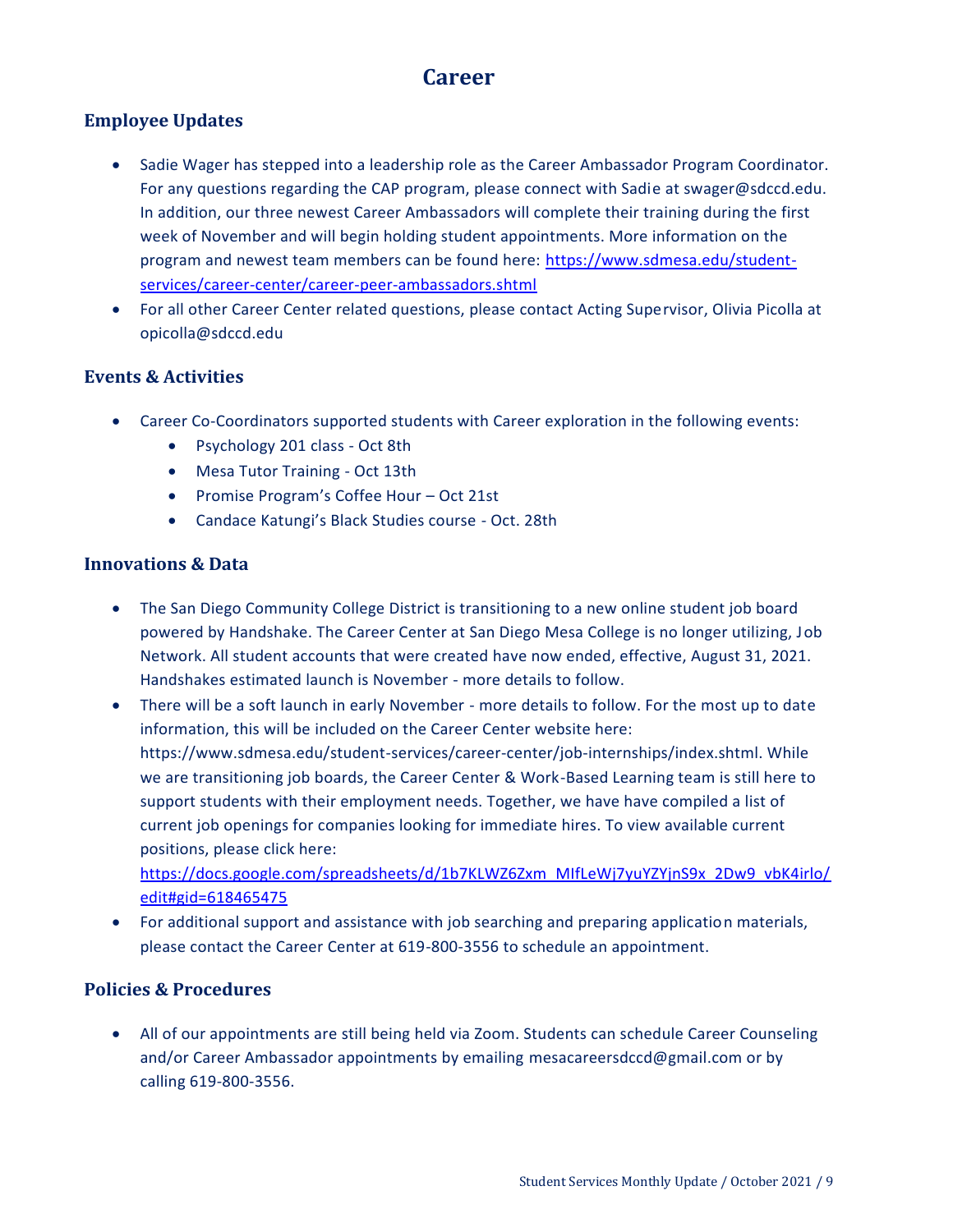### **Special Recognition**

 The entire Career Center team: Career Co-Coordinators, Raquel Sojourner & Kristy Carson Career Ambassadors: Sadie Wager, Lara Napasa, Jocelyn Dorantes, Amy Redding, and Jose Ortega.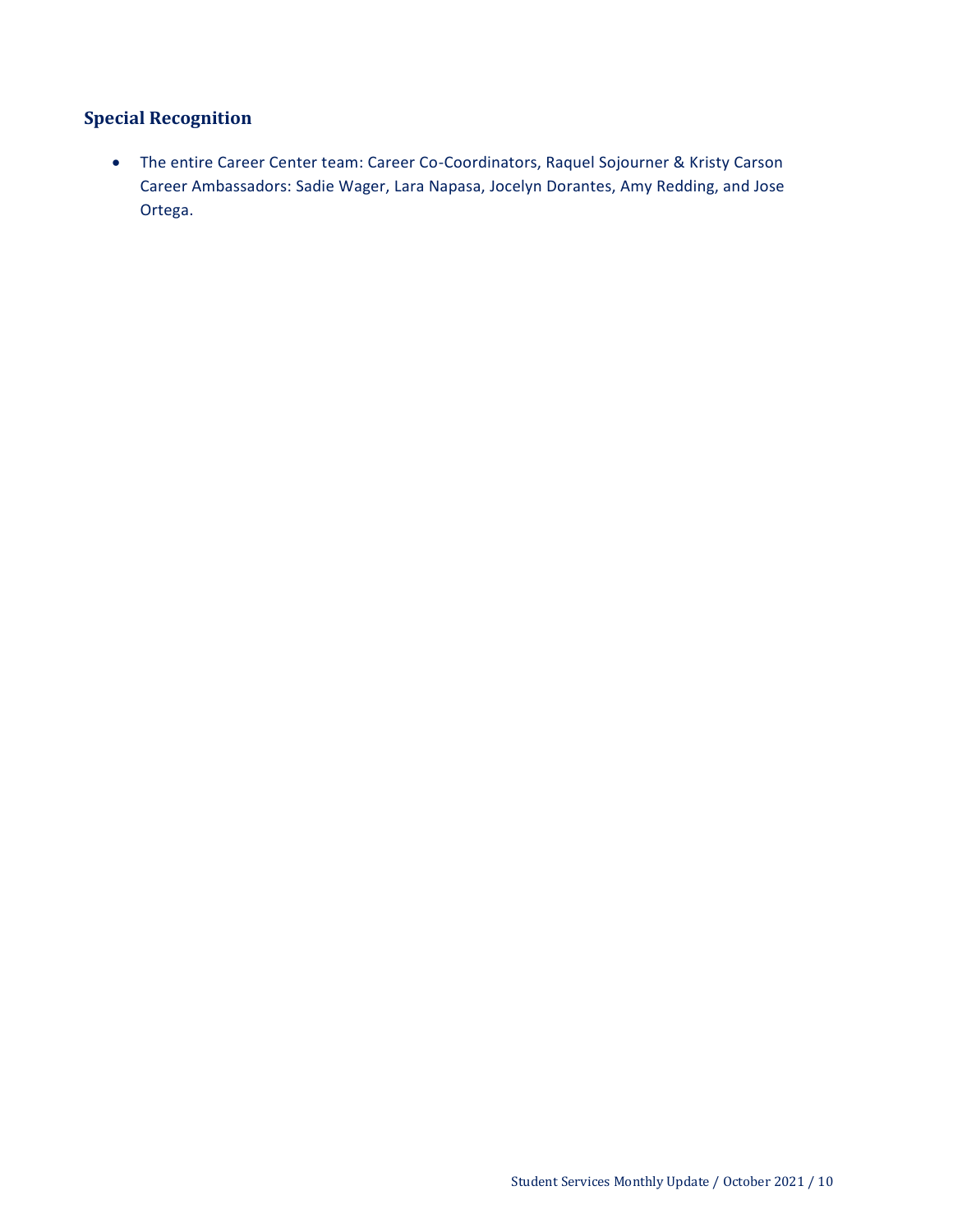# **Counseling**

### <span id="page-10-0"></span>**Employee Updates**

 Happy to bring to the Counseling Department family two new adjuncts: Maci Gerber, who will be supporting the Transfer Center and Vanna Jarrous, who will be supporting the International Student Program.

### **Innovations & Data**

- During the month of October, several counselors took park in presenting during the Latinx Heritage Month. Kudos to Patty Rodriguez, Christian Chavez and Dulce Garcia.
- In addition, the Black Faculty Collaborative offered four webinars for the students.

### **Special Recognition**

- A shout out goes to the team in helping with the dual enrollment program: MET and Kearny Fast **Track**
- Congrats also extended to the team of faculty in writing and securing funding--AANAPISI (Counseling Faculty, Amber Alatorre as part of this team)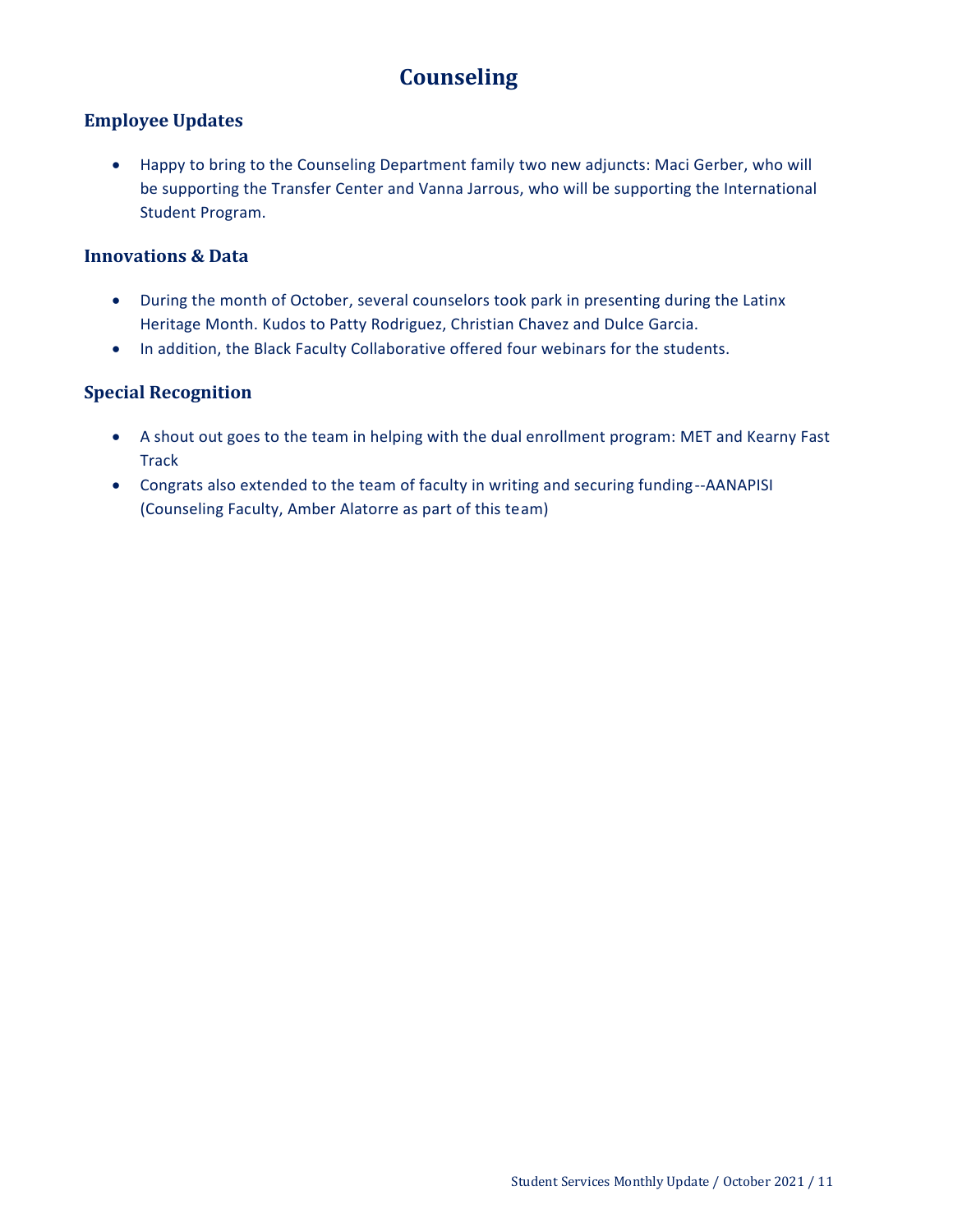### **DSPS**

### <span id="page-11-0"></span>**Events & Activities**

• In October, DSPS honored Disability Awareness month. DSPS partnered with San Diego Mesa College Equity and Engagement Librarian, Edeama Onwuchekwa, to develop a Disability Resource Guide. The DSPS team attended the Kay Ulanday Barrett workshop and provided an update during the joint school meeting.

### **Innovations & Data**

• In the month of October, 64 new DSPS student application were received. 78 students utilized the online appointment and general information form and 9 alternate media requests were processed. DSPS supported instructional faculty with proctoring 104 exams during the month of October.

### **Policies & Procedures**

 DSPS is in the final implantation stages for Clockwork (fully online student file management system) and will "go live" on November 15th. The DSPS team spent 2 weeks in October training on the new program.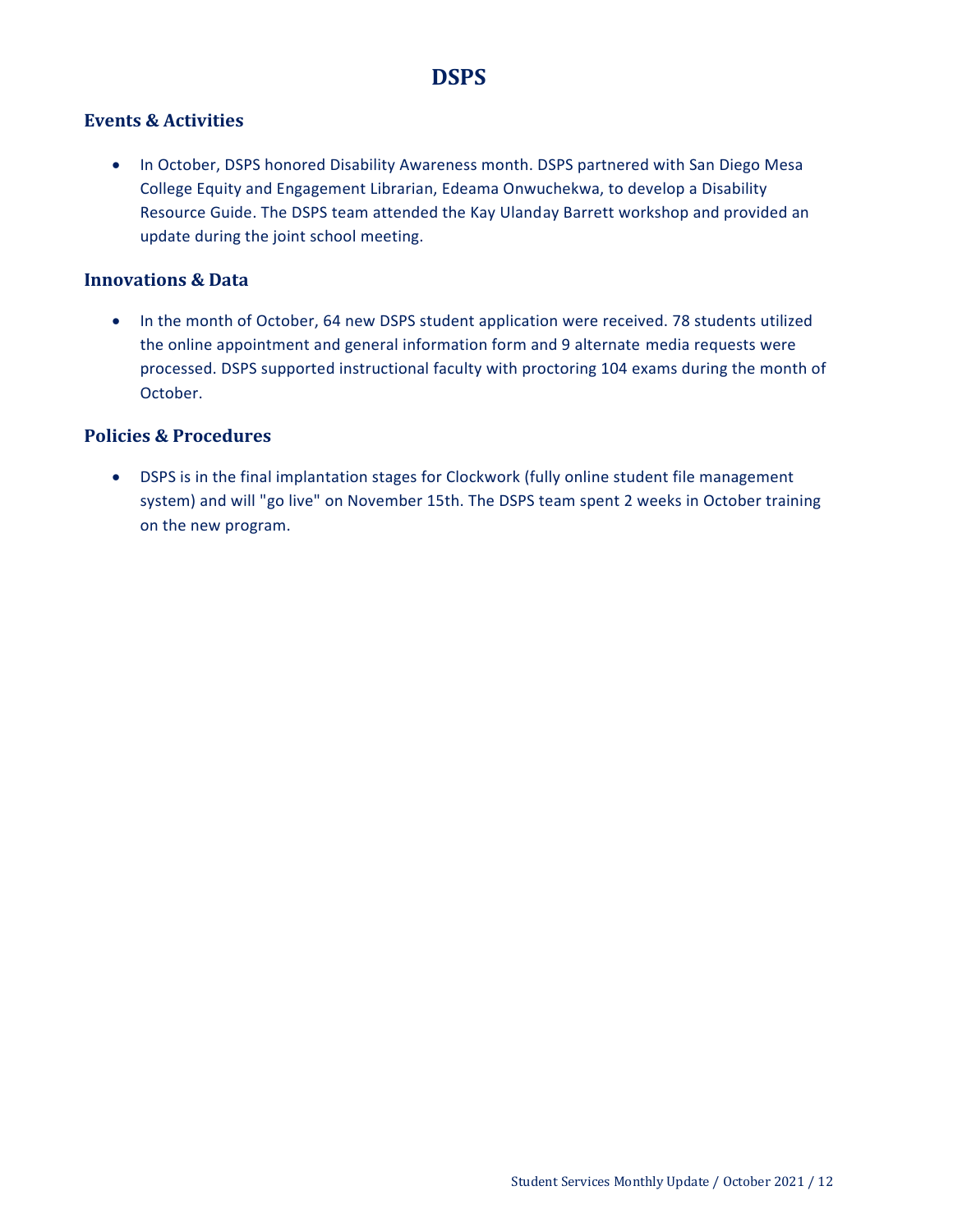## **EOPS & Special Programs**

### <span id="page-12-0"></span>**Events & Activities**

#### **EOPS**

- 9/1/21 | EOPS staff and counselors attended a professional development webinar, "Sounding the Alarm: Addressing the Declining Representation of Black Students in California's Community Colleges"
- 9/7-8/21 | EOPS team members participated in the M&M Student Services Welcome Back Event! The snacks were yummy and very appreciated. Thank you Student Services Leadership Team and M&M Committee!
- Oct. 15-17 | Amara Tang attended the Classified Professionals Conference 2021: The Heart of Education in Las Vegas.
- 10/19/21 | Transfer 101 Workshop: EOPS hosted this workshop for students to learn about what is required to transfer to a 4-year University.
- 10/19/21 | Nursing 101 Workshop: EOPS hosted this workshop to help students prepare for how to become a nurse. We focused on the 2-year ASN programs in San Diego along with San Diego State University's nursing program.
- 10/21/21 | Manifesting Your Dreams Workshop: EOPS hosted this workshop for students to learn how they can use the power of intention, visualizations and gratitude to realize their dreams.
- 10/25/21 | Time Management for Today's Students Workshop: EOPS hosted this workshop for students to learn ways to help maximize their time to help minimize stress, improve grades and provide a clearer path towards their success.
- 10/26/21 | Financial Aid Workshop: In collaboration with the Mesa College Financial Aid Office, the STAR TRIO, EOPS and Special Programs hosted a Financial Aid Workshop! We covered frequently asked questions on the 2022-2023 Free Application for Federal Student Aid (FAFSA) form and the California Dream Act (CADAA) Application.
- Oct. 27, Nov. 3, Nov. 4 | Spring 2022 EOPS Priority Registration Open Lab: EOPS students were able to drop-in to meet with an EOPS counselor for assistance with registering for Spring 2022 classes.
- Oct. 28-29 | EOPS Classified Professionals and Counselors attended the Fall 2021 Virtual CCCEOPSA Conference: Reinforcing Our Vision for Success: Pathway to Healing and Hope

#### **CARE**

- Outreach and recruitment through EOPS applications
- All students receive a gas card after 2nd contact appointment
- Grants distributed to all students making 1st contact appointment
- Collaboration with "Soroptimist Live Your Dream Scholarship" opportunity
- CARE monthly Workshop Series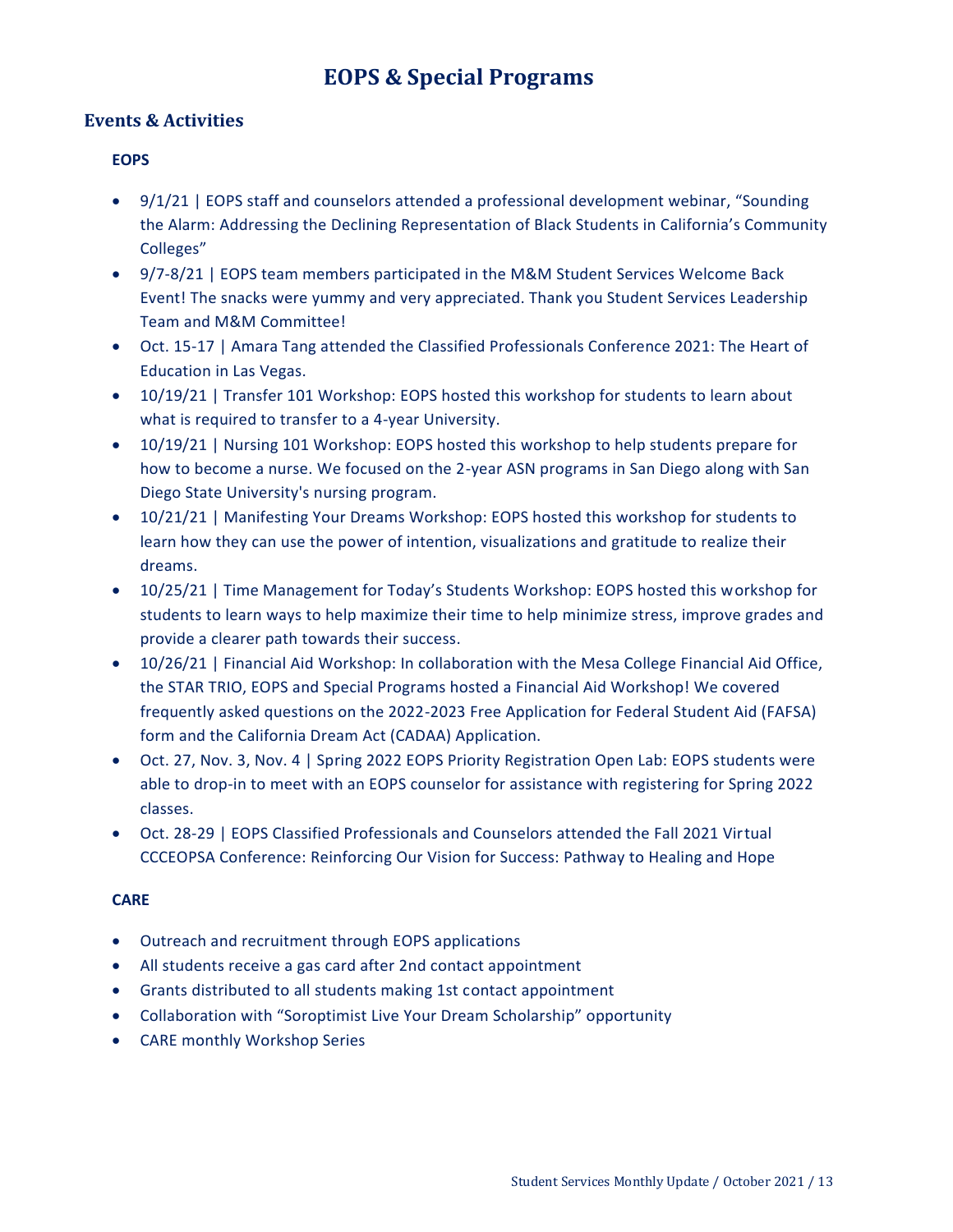#### **NextUP & FAST Scholars**

- October 4, 11, 18 & 25 The FAST and NextUp scholars programs were chosen to receive free organic and fresh produce through collaboration with TerraMesa garden on campus. We are able to provide fresh produce such as spinach, tomatoes, potatoes, egg plants, squash and more to all FAST and NextUp scholars weekly.
- October 5, 12, 13, 20, 26,27- Transfer App Case Management: Support student through transfer app process
- October 5- CSUSM Ace Scholars Presentation: Inform students of university based resources for students who have experienced foster care
- October 21- UCSD Presentation: Inform students of university based resources for students who have experienced foster care
- October 25- Associates' Degree Workshop: Conceptualize the associate degree process to support students with understanding degree requirements and resources

#### **Rising Scholars**

- Attend Rising Scholars CCC Counselor meetings and workshops
- Collaboration meeting with Rising Scholars statewide network
- Collaboration with Project Rebound at SDSU
- Attend monthly Region X SDICCCA meeting
- Recruiting new students through EOPS applications
- Rising Scholars monthly Workshop Series
- Collaboration with Student Services Restorative Justice events
- Assist Rising Scholars students with transfer applications through workshops with UCSD Underground Scholars and SDSU Project Rebound

#### **Borderless Scholars**

- On ongoing Basis | Borderless Scholars in collaboration with JFS/HELS (Jewish Family Services/ Higher Education Legal Services) continue to promote FREE Immigration Legal Services to 451 Borderless Scholars Students. To learn more about this service, please contact the EOPS Office to speak to one of our Borderless Scholars Team members or access the following link to schedule an appointment: www.jfssd.org/HELS.
- 10/5/21 | Our Borderless Scholars Project Assistant Yolanda Granados Nicacio hosted an Advance Parole Workshop. Advance Parole is a legal document that grants a DACA Recipient permission to travel outside the United States. The workshop was held with information about her personal experience of traveling outside the US as DACA Recipient and her personal experience of applying for AP.
- 10/18-22/21 | The Mesa College Borderless Scholars Team partnered with the Dreamer Support Programs at the District, City College, Miramar College, and CE to offer a series of virtual events during the Undocumented Student Action Week, October 18-22, 2021. Undocumented Student Action Week (USAW) is a system wide campaign created to provide information, support, and advocacy for our undocumented students.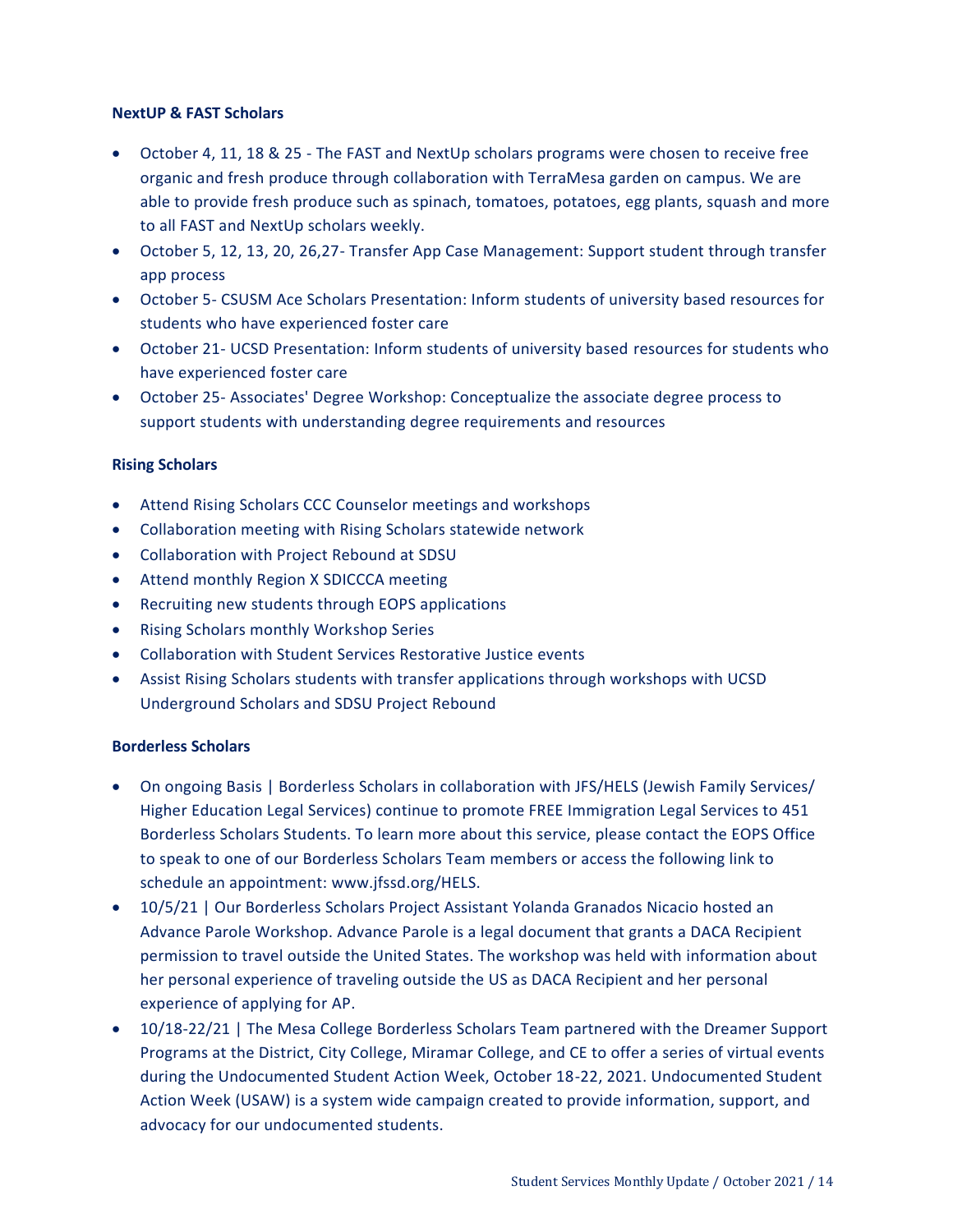- 10/05/21 | Borderless Scholars Team held a Financial Aid CA Dream Act Application Workshop. The Financial aid workshop was tailored for current and prospective Undocumented Students. The attendees learned about the Dream Act Application, CCPG, Grants, and Scholarship opportunities. The workshop was presented by our Borderless Scholars counselor Clemente Ayala.
- 10/22/21 | Borderless Scholars Counselors: Rosa Palacios and Clemente Ayala offered an UndocuAlly Training. The UndocuAlly Trainings took place on Friday, October 22nd of the Undocumented Student Action Week. The UndocuAlly Training was for Educators interested in cultivating a safe and welcoming space for current and prospective Mesa College Undocumented, AB 540, Dreamers, DACA Recipients, Non-DACA, and students from mixed status families. The workshop was followed by a student panel.
- 10/22/21 | Our Borderless Scholars Team held a panel for an open dialogue about the SDCCD Undocumented student experience. The panel was facilitated by our Borderless Scholars Project Assistant Yolanda Granados, the participants were students from Mesa, Miramar, City and CE campuses.
- 10/21/21 | Borderless Scholars Team held a Transfer Workshop. The workshop was tailored for current and prospective Undocumented Students. The attendees learned how to submit their transfer Application, what requirements are needed to apply, and how the process works. The workshop was presented by our Borderless Scholars counselor Rosa Palacios.
- 10/15/21 | Borderless Scholars Team offered a RISE Club information session. RISE stands for Rising Immigrant Scholars through Education. The RISE Club is student lead and supports undocumented, AB 540, Dreamer, DACA, Non-DACA, students from mixed-status families, faculty/staff, and allies as well as the community at large. Any interested student in becoming part of this amazing club, either as a member or as an officer please contact Borderless Scholars Counselor Rosa Palacios at rpalacios@sdccd.edu for more information.

### **STAR TRIO**

- STAR TRIO Counselor Coordinator, Chris Kalck, attended to the New TRIO Director Training to stay updated with the latest regulations for TRIO SSS programs.
- 10/12/21 STAR TRIO Counselor, Lucio Lira, participated in the Latinx Heritage Month events by presenting about the practice of inclusive language in social settings in both English and Spanish.
- 10/26/21 STAR TRIO collaborated with EOPS and the Financial Aid Office to provide a workshop to support student completing their Financial Aid and California Dream Act Applications.

### **Innovations & Data**

### **NextUP & FAST**

- Fall 2021 enrollment numbers
	- FAST Scholars Enrolled 27
	- NextUp Scholars Enrolled 22
- Pre Admitted New Potential FAST & NextUp Scholars
	- FAST & NextUp Scholars 58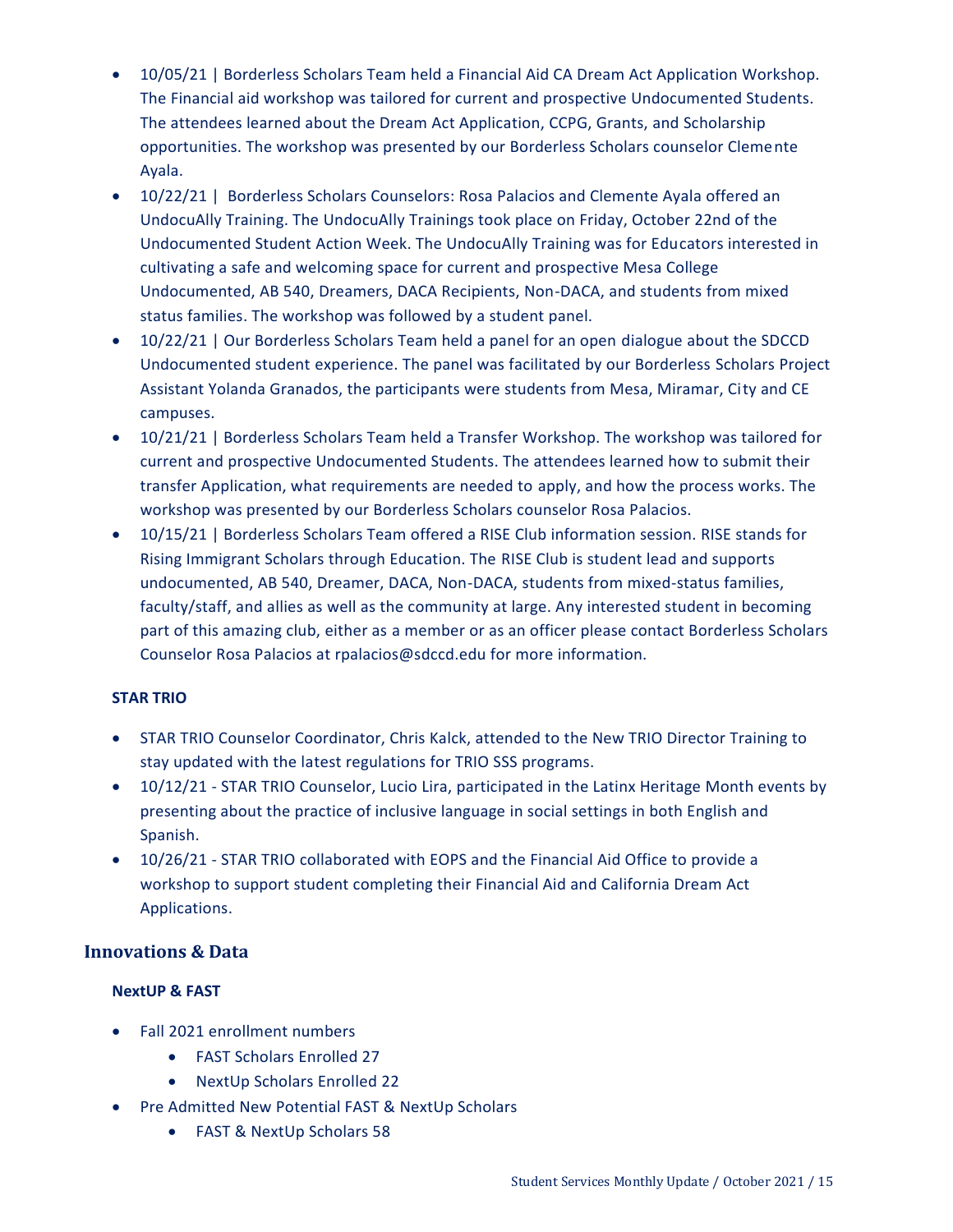- Foster Youth SDCCD Email
	- Contacted 23 new potential FAST/NextUp
- Contacted Outreach to be able to participate and present at the High School Counselor **Conference**
- Started the process of Outreach Video with SDCCD district PIO
- Sent NextUp and Fast Scholars survey to all feeder high schools
- Currently collaborating with SD Mesa Outreach to be included in Outreach Activities
- Will be sending NextUp and Fast Scholars flyers to senior teachers at our Feeder Schools
- Will be attending the College Connection meetings for region 10

#### **Borderless Scholars**

 FREE legal immigration consultations with an attorney are available for students and employees! Mesa College and Borderless Scholars are partnering with JFS/HELS to offer FREE legal immigration consultations! To learn more about this service, please contact the EOPS Office to schedule an appointment with a Borderless Scholars Counselor or visit our website at www.sdmesa.edu/EOPS. [https://www.jfssd.org/our-services/refugees-immigration/higher](https://www.jfssd.org/our-services/refugees-immigration/higher-education-legal-service%20s/)[education-legal-service s/](https://www.jfssd.org/our-services/refugees-immigration/higher-education-legal-service%20s/)

#### **STAR TRIO**

- 150 students are currently being served in STAR TRIO, 42 are new students and 108 are continuing students.
- STAR TRIO has processed 83 new student applications for the 2021-2022 academic year.

### **Policies & Procedures**

#### **STAR TRIO**

- STAR TRIO is proactively reached out to program students who were not enrolled in Fall, to support them find a late start class and assist them with resources to get them back to Mesa College
- STAR TRIO is outreaching to Mesa learning communities to develop strategies on how to better support their students.
- STAR TRIO is accepting application for the academic year 2021-2022. Students can apply online by visiting our STAR TRIO website.

#### **Student Success Stories**

#### **EOPS**

 Mesa EOPS Alumni Success Story: Shanell Logan was an EOPS student while attending Mesa College during the pandemic. She is currently a transfer student at UCLA and an administrative assistant for an academic consulting firm called Accepted Consulting. She works with current and former transfer students who are at different stages in their academic career and she helps them with the transfer and graduate school admissions process. Shanell shared with us that her work is inspired by the support from Mesa EOPS, and she hopes to give back to her community!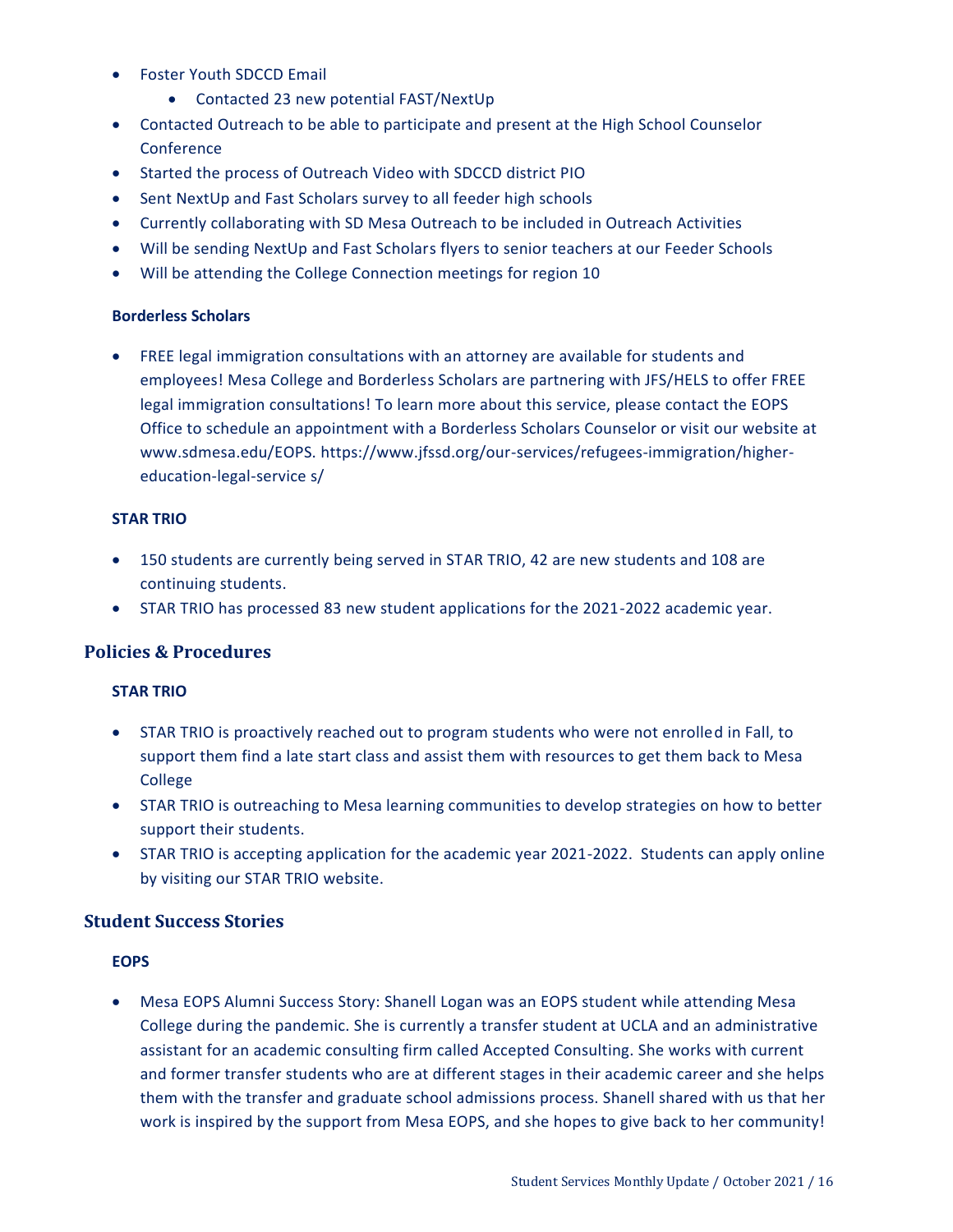#### **NextUp & FAST Scholars**

 We have 6 FAST and NextUp students who have experienced foster care participating in our Inaugural Transfer Academy for the month of October.

### **Special Recognition**

- A special thanks to the awesome Mesa College departments that continuously collaborate with our Borderless Scholars Program. Thank you for the amazing teamwork, the support, and collaboration in facilitating meaningful, and helpful information for our Dreamer students.
- We would like to give a huge thank you to the students who participated in the Undocumented Student Panel. Thank you for sharing your stories and empowering our students with your voices.
- Thank you to Anne Hedekin and Transfer Center for hosting transfer application labs for our EOPS students and providing helpful resources!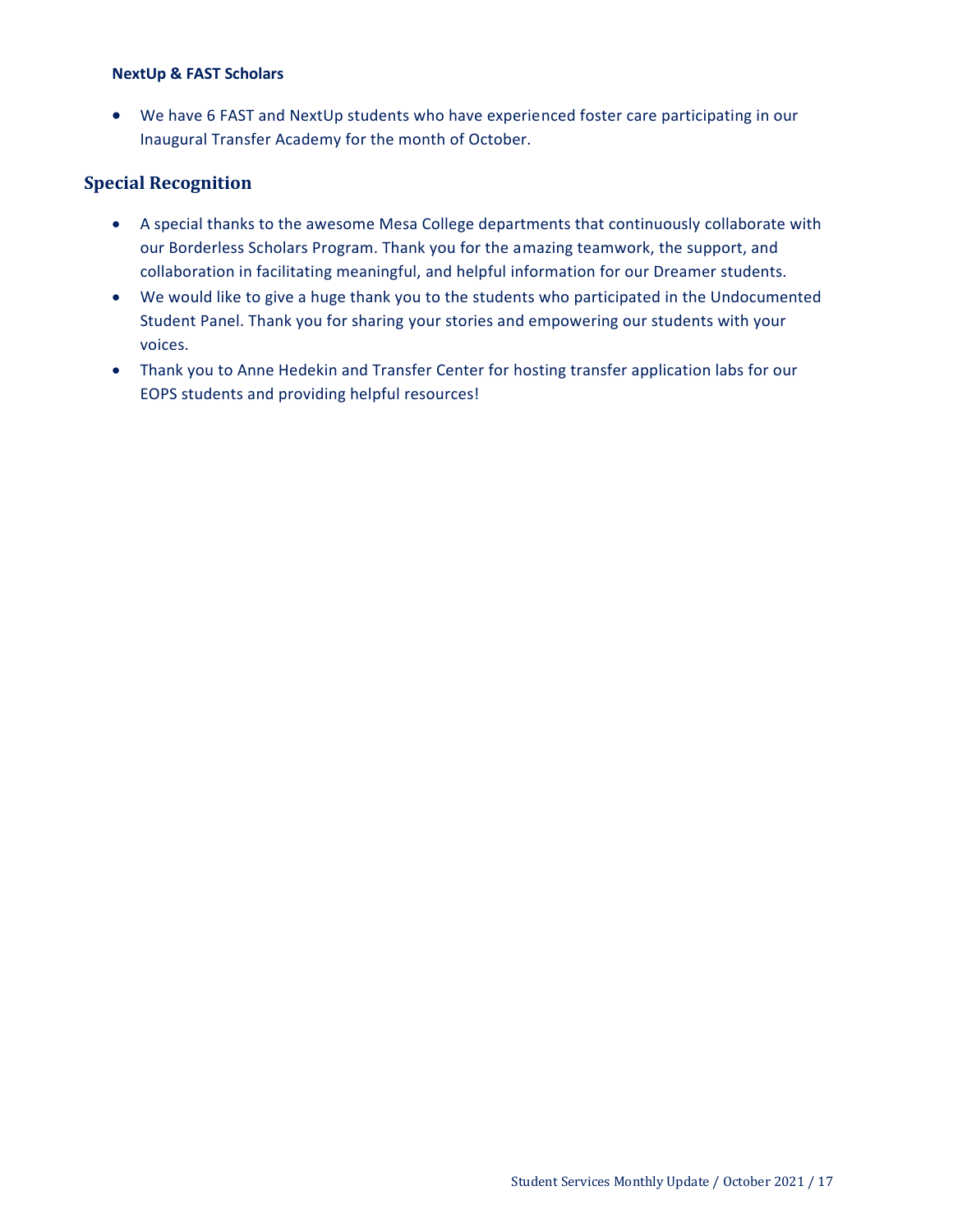# **Evaluations**

### <span id="page-17-0"></span>**Innovations & Data**

 All student petitions and forms are electronic. Most petitions require students to meet with a Counselor before submitting. Students can find the forms and submit them through our District's Form's and Document's site here: [https://www.sdccd.edu/students/forms-and](https://www.sdccd.edu/students/forms-and-documents.aspx)[documents.aspx.](https://www.sdccd.edu/students/forms-and-documents.aspx)

### **Policies & Procedures**

- Please encourage students to apply for graduation applying for graduation is a required step for students earning a Degree and/or Certificate of Achievement. Below are the 2021-2022 Apply for Graduation deadlines:
	- October 1, 2021 Deadline to Apply for Graduation ONLY for students transferring to a CSU in Spring 2022 who are completing an Associate in Arts for Transfer (AA-T) or an Associate in Science for Transfer (AS-T). Associate Degree for Transfer (ADT).
	- November 15, 2021 Deadline to Apply for Graduation and be a Fall 2021 graduate. Students filing after this date will be a Spring 2022 graduate.
	- February 15, 2022 Deadline to Apply for Graduation for students transferring to a CSU in Fall 2022 who are completing an Associate in Arts for Transfer (AA-T) or an Associate in Science for Transfer (AS-T). Associate Degree for Transfer (ADT).
	- March 15, 2022 Deadline to Apply for Graduation and ensure your name will be included in the commencement program. \*\*Students filing after this date, but before April 30, 2022 will still be Spring 2022 graduates, but their name may not be in the Commencement Program.\*\*
	- April 30, 2022 Deadline to Apply for Graduation and be a Spring 2022 graduate. Students filing after this date will be a Summer 2022 graduate.
	- July 31, 2022 Deadline to Apply for Graduation and be a Summer 2022 graduate. Students filing after this date will be Fall 2022 graduates.
	- Students apply for their degree/certificate through their mysdccd portal under the, "My Academics" tab. Students should follow deadlines above that align with their path. Please encourage students to meet with a Counselor and apply early. Student's can watch this quick tutorial on applying for graduation: https://www.youtube.com/watch?v=eI2S4GGSi7M
	- Students apply for their degree/certificate through their mysdccd portal under the, "My Academics" tab. Students should follow deadlines above that align with their path. Please encourage students to meet with a Counselor and apply early. Student's can watch this quick tutorial on applying for graduation: <https://www.youtube.com/watch?v=eI2S4GGSi7M>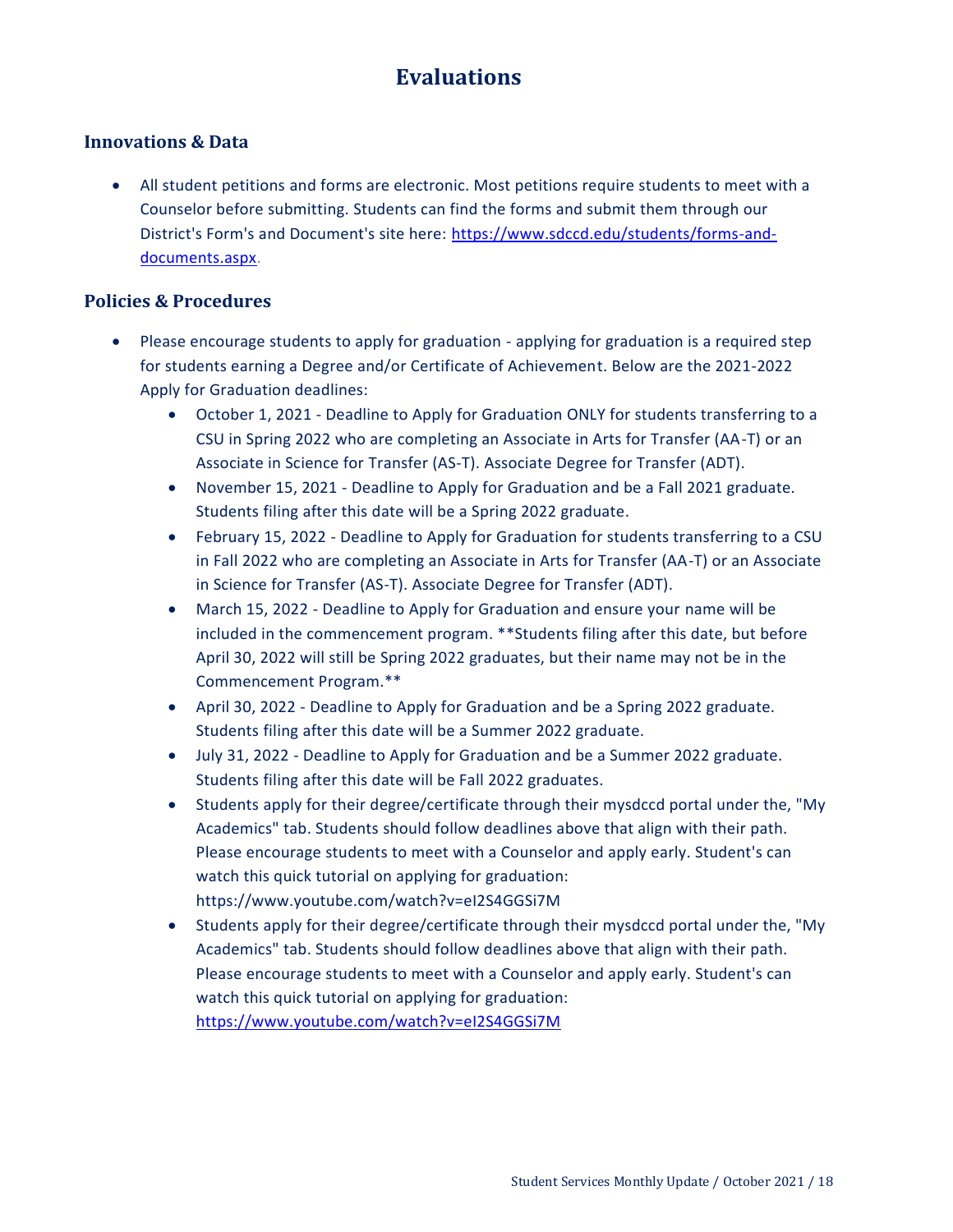- Update to the District Evaluator Alphabet (for internal use):
	- Thu Nguyen...A,H,V
	- Christina Hambrick...B,F,N
	- Daniel Borbon Ibarra...C,D
	- Mary (Maggie) Stone...E, G
	- Helen Houillion...I, K, M, Y, Z
	- Hilda Osuna...J,L,T,U
	- Ryan Zimmerman...O,P,Q,R
	- Christina Monaco...S,W,X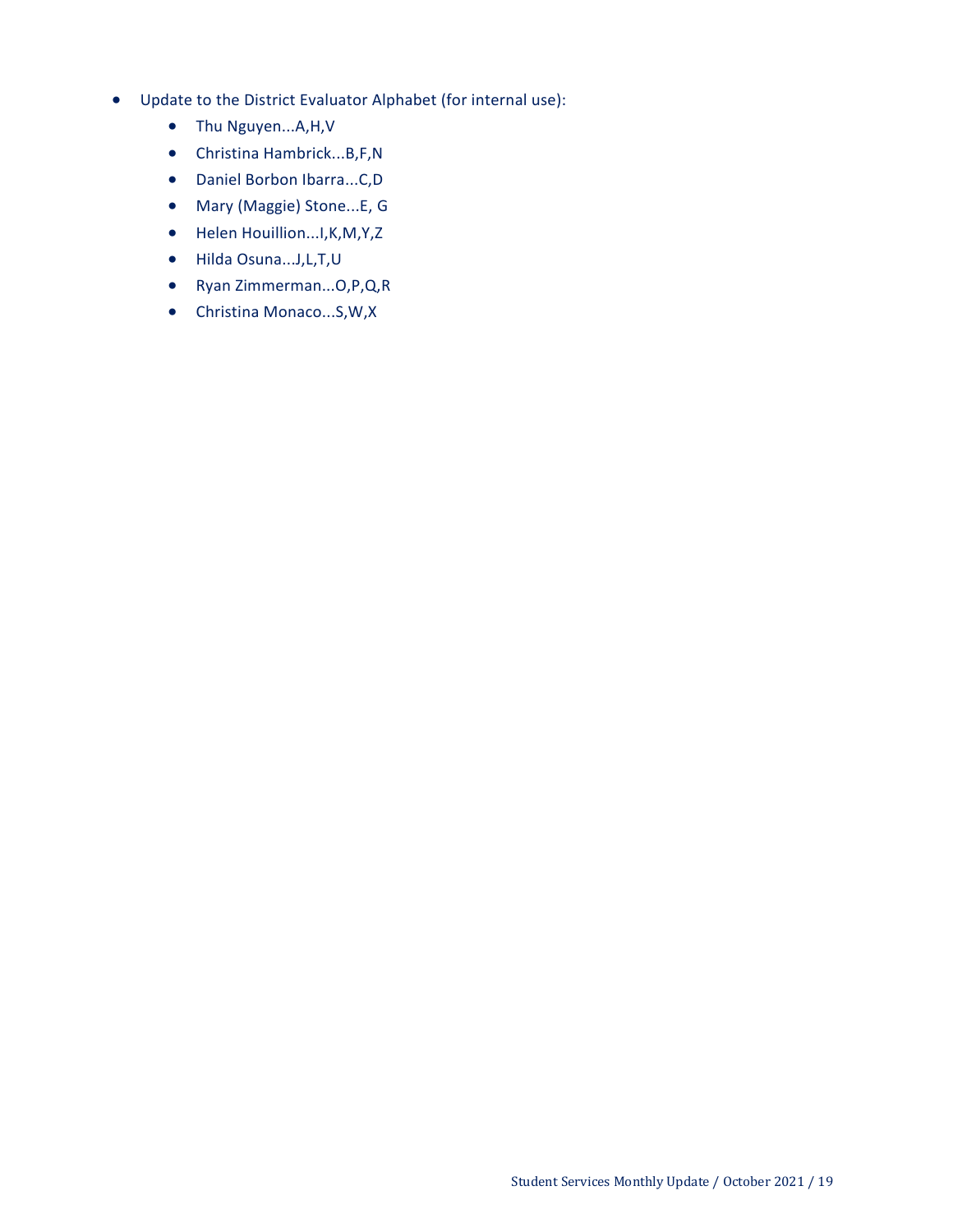# **Financial Aid**

### <span id="page-19-0"></span>**Employee Update**

We welcomed Delaney Lizarraga, shared Project Assistant with Outreach.

### **Events & Activities**

- Jessica Gaffney participated in the Next-up FA workshop.
- Skyler Dennon provided the monthly SAP workshop and a PG 120 class presentation.
- Gilda Maldonado participated in the CCCCO Combating Application, Enrollment and Financial Aid Fraud Workshop and continues to respond to internal auditors requests.

### **Innovations & Data**

We disbursed \$370,462 in State and Federal aid funds to students.

### **Special Recognition**

Kudos to the staff that have filled out the gap in helping with phones and at the counter.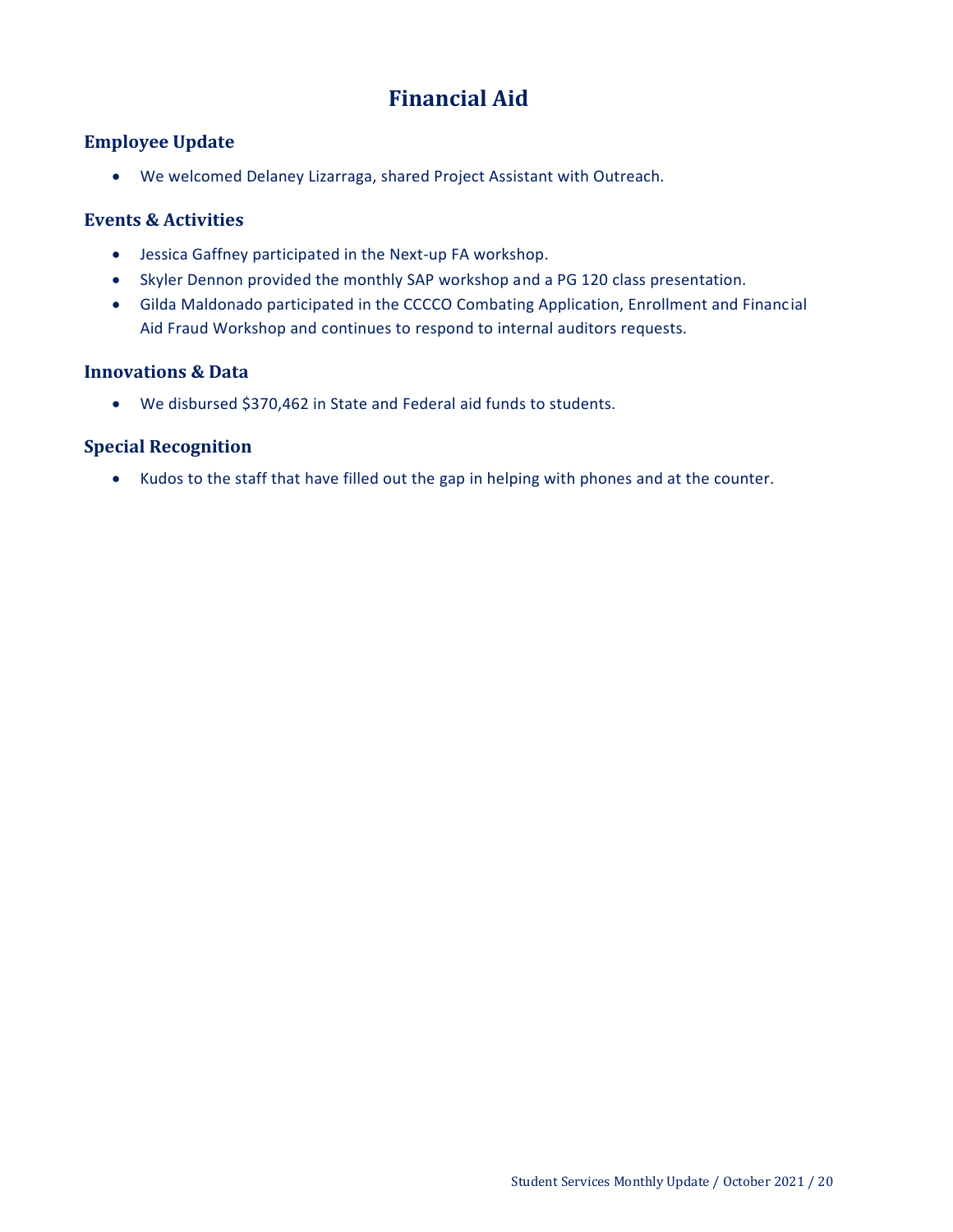## **Outreach & Community Relations**

### <span id="page-20-0"></span>**Employee Updates**

### **Outreach**

 Outreach is excited to welcome our new Project Assistant, Kaylyn Talia. We are also pleased to welcome three Project Assistant joint positions with Financial Aid: Delany Lizarraga, Wendy Lizarraga-Hidalgo, and Lawson Hardrick III. Our joint positions will provide more targeted financial aid support to our Promise students.

### **Events & Activities**

### **Outreach**

- After careful consideration and planning with the high schools within our feeder area. It is safe to say that Mesa College Outreach is officially and physically back at the sites within the surrounding area. We have begun our process to assist students with their financial aid applications and provide them information regarding our programs and services. Ambassadors have been placed in a majority of our high schools.
- October 6: Outreach had the opportunity to participate in a college fair hosted by Santana High School. Outreach staff provided handouts and information regarding programs and services as well as information about Financial Aid. The outreach team met with over 500 prospective students.
- October 12: Outreach had the opportunity to participate in the HCSTEM Library Fair. Outreach staff provided a presentation on the importance of STEM, also provided handouts and information regarding programs and services as well as information about Financial Aid. The outreach team met with over 20 prospective students and their family.
- October 20: Outreach participated in Madison High Schools Annual Symposium. Outreach staff provided a fun and interactive KAHOOT on some general info regarding Mesa College and the sister campuses. The staff provided goodie bags with handouts and information regarding programs and services as well as information about Financial Aid. The outreach team met with over 100 prospective students.
- October 28: Outreach hosted a Financial Aid Workshop at High Tech High School. Outreach staff assisted students with their financial aid applications and answered any general concerns students may experience. Outreach serviced over 60 prospective students.
- October 28: Outreach Ambassadors, Phoebe Truong and Ami Lobue provided a campus tour to esteemed guests: The California Association of Black School Educators (CABSE). Our Ambassadors were able to conduct the tour and share on their student experience. Thank you Phoebe and Ami!!

#### **Promise**

- We hosted our first fall semester Promise Coffee Hour. We had a great turnout, good conversations and Promise students were able to prepare for midterms. Year 1 students also received guidance on how to complete and submit their mid-semester progress report.
- We collaborated with Assessment to hold our first "Succulents & Self-Care: Nurturing the plant in me" event. We held (2) sessions, October 28 and 29th. Students joined us for an hour of conversation, food and potting succulents. Through caring for a plant, our Promise students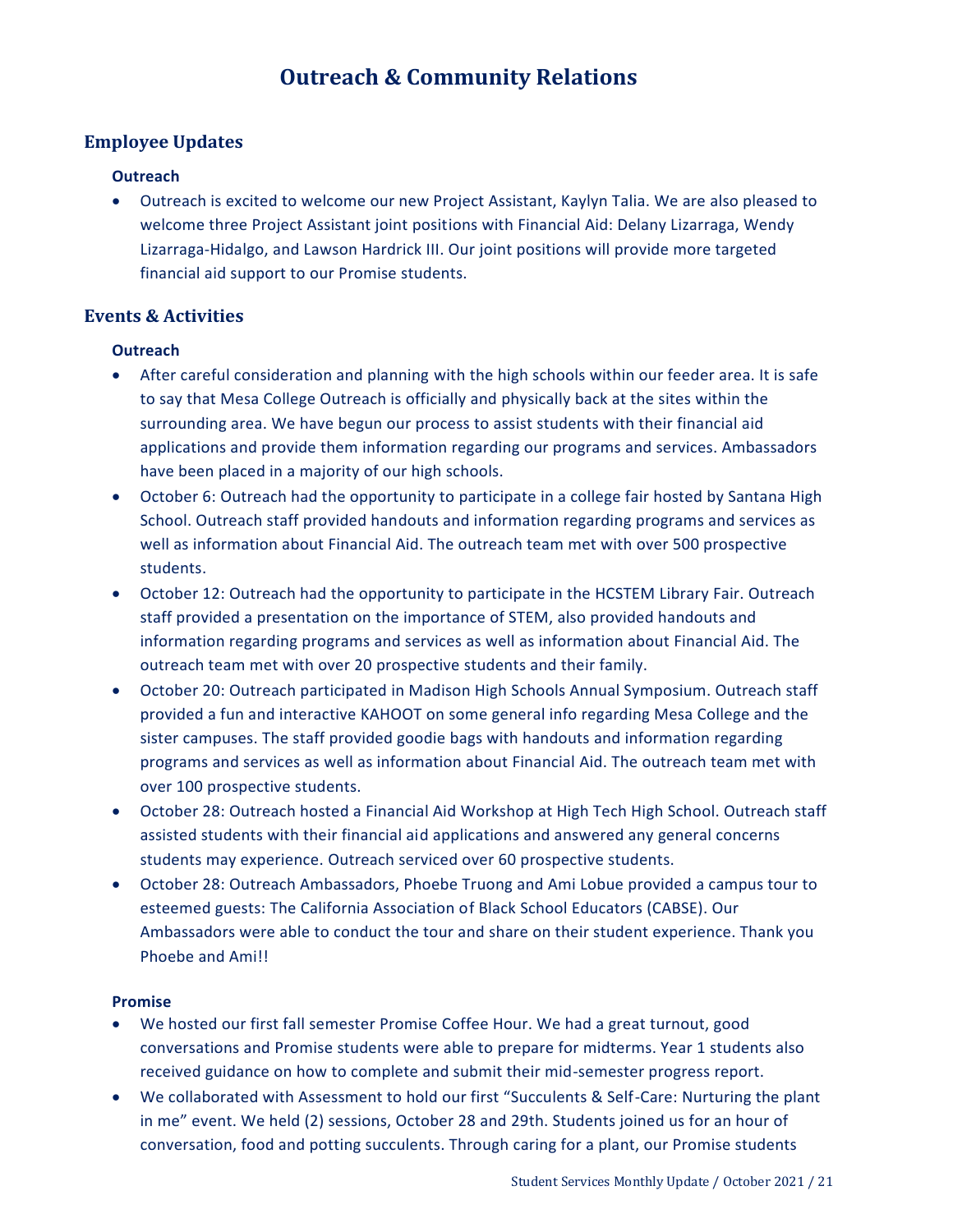were able to connect on how it translates to caring for themselves. Our Mesa Foundation Innovation grant funded this activity – THANK YOU!

• So far, we have distributed 47 laptops to Promise students! We will open this opportunity again in Spring semester.

### **Innovations & Data**

### **Promise**

We have received 395 Year 1 Progress Report submissions as of October 28.

### **Policies & Procedures**

#### **Outreach & Promise**

- Year 1 Promise Students must submit their self-reported mid-semester Progress Report grades by Friday, November 5. We will extend the deadline for students who have not submitted it yet.
- Students who have not submitted a 2021-2022 FAFSA or CA Dream Act application (or have their application in suspense) must successfully submit one by then end of Fall semester.
- The Promise application for early high school graduates will be available November 1st. The deadline to apply is January 24. Go to our Promise webpage for more information: https://www.sdmesa.edu/student-services/promise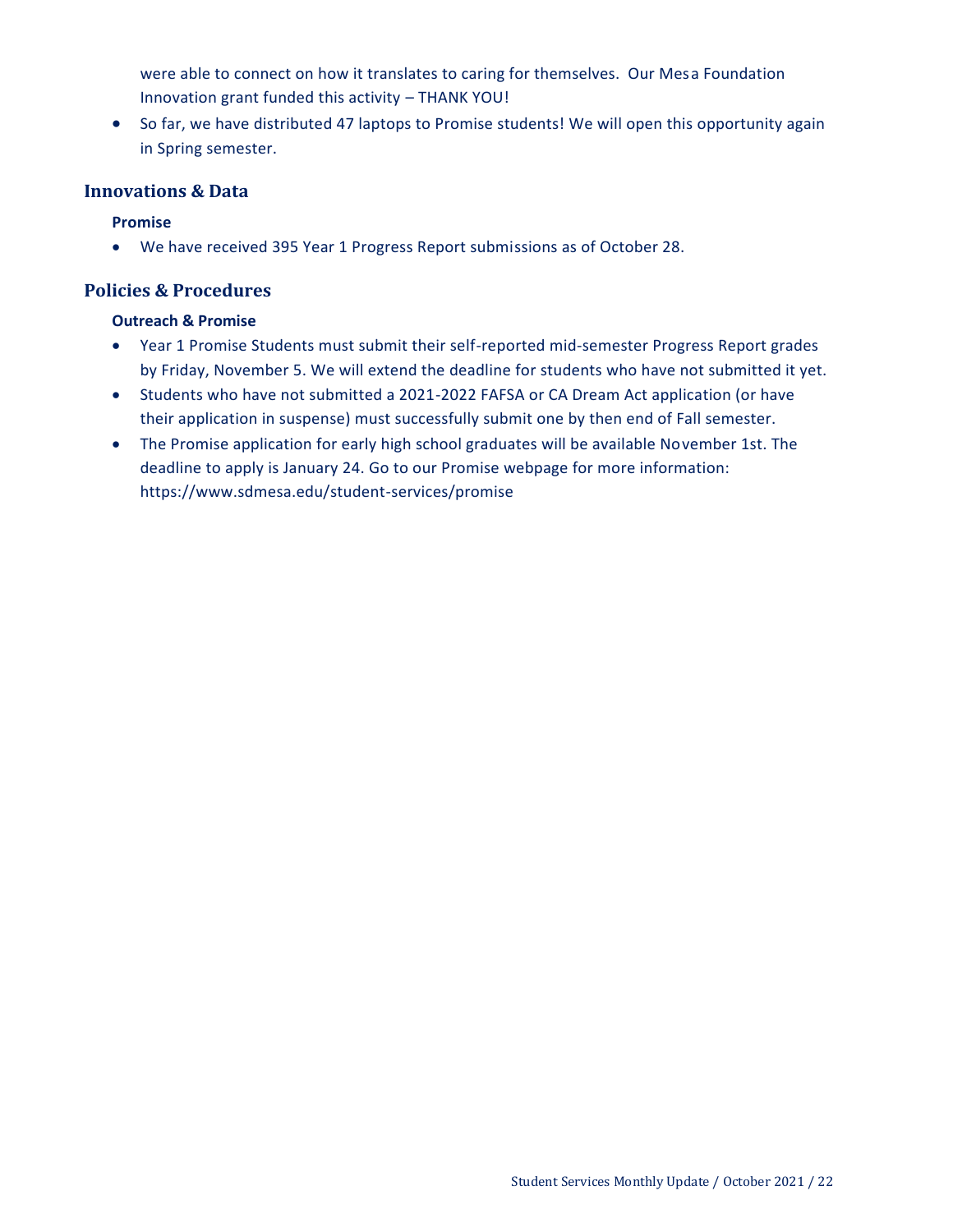## **Student Affairs**

### <span id="page-22-0"></span>**Employee Updates**

 Student Affairs welcomed a new Student Engagement Leader, Anthony Chhum, onto the team. Anthony is a Mesa College graduate who has experience working with students at Mesa through Mesa's Outreach program. We look forward to working with him this year!

### **Events & Activities**

- Fall AS Elections
	- We are pleased to announce the results of the emergency election conducted at the beginning of fall. Wencit Quino Hersh has been elected as AS Vice President, and the following students have been elected as AS Senators: Daniela Castellanos, Elisa Correa, Husnia Ahmadi, Manuela Cerciello Rahbari, Maryam Fazel, Omar Rodriguez Mendoza, Osten Carlton, Phoebe Truong, Sophia Summer Fiorini, and Tara Yousefi Nejad. This election was successful in filling the necessary senator seats for the AS to continue conducting business during the 2021-2022 academic year, and we are happy to have them aboard.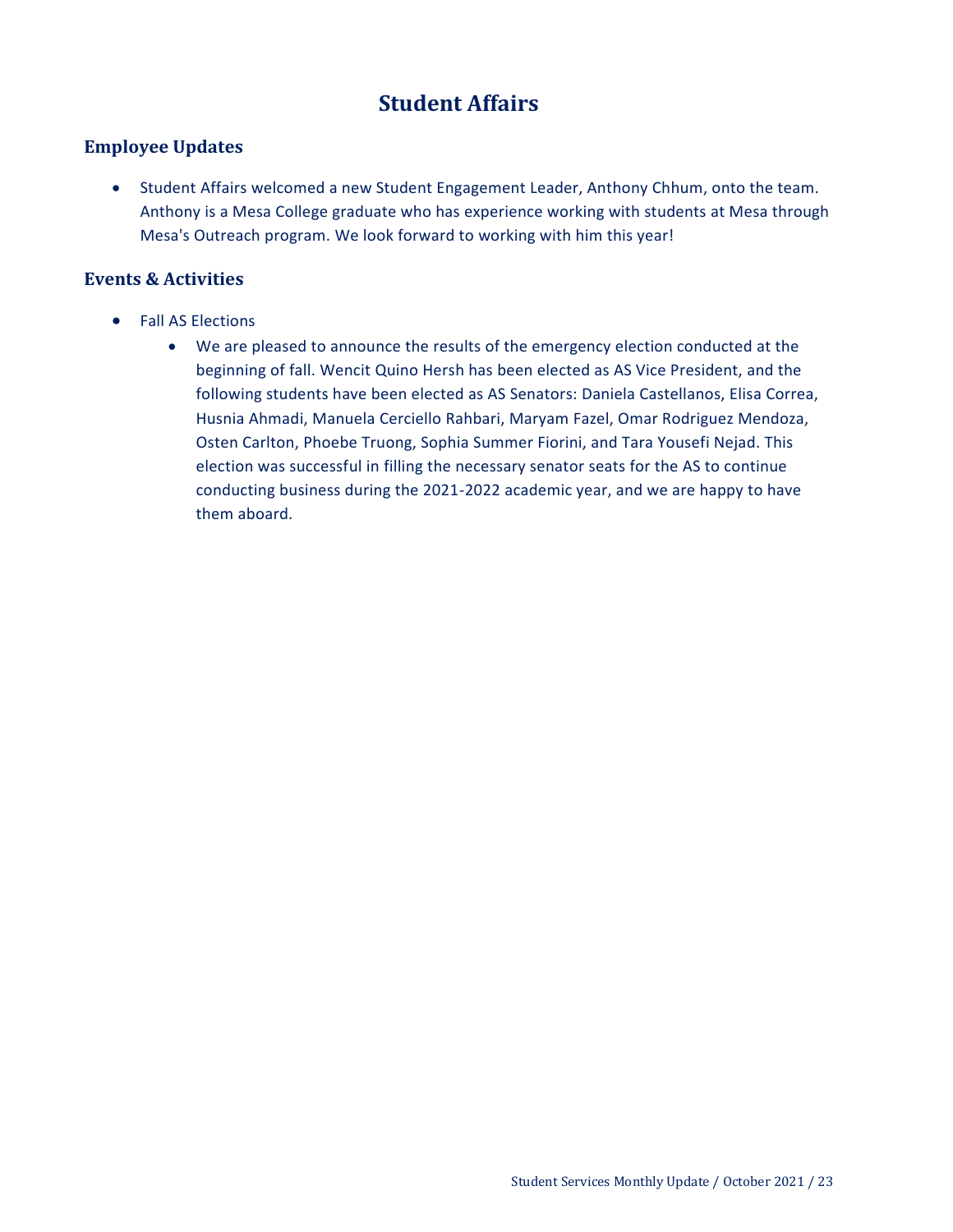# **Student Development**

### <span id="page-23-0"></span>**Employee Updates**

 Dean of Student Development has been invited to serve as a mentor/coach in the 2021 SDCCD Leadership Development Academy Program.

### **Policies & Procedures**

 The unit override petitions business process has been updated to streamline the process and allow for a more student centered approach that removes barriers. Thanks to District Student Services Council for supporting the faculty feedback.

### **Special Recognition**

- Many thanks to Jordan Agricula, Alexandro Rodriguez, and Vicki Hernandez for their tireless efforts preparing for the October 18 opening of the Veterans Success Center.
- Thanks to Johanna Aleman for establishing a partnership with Veteran Services to offer healthy meals to our student veterans.
- Many thanks to Alex Napoles for all the technical support provided to student services areas to ensure a smooth transition for opening and return to campus.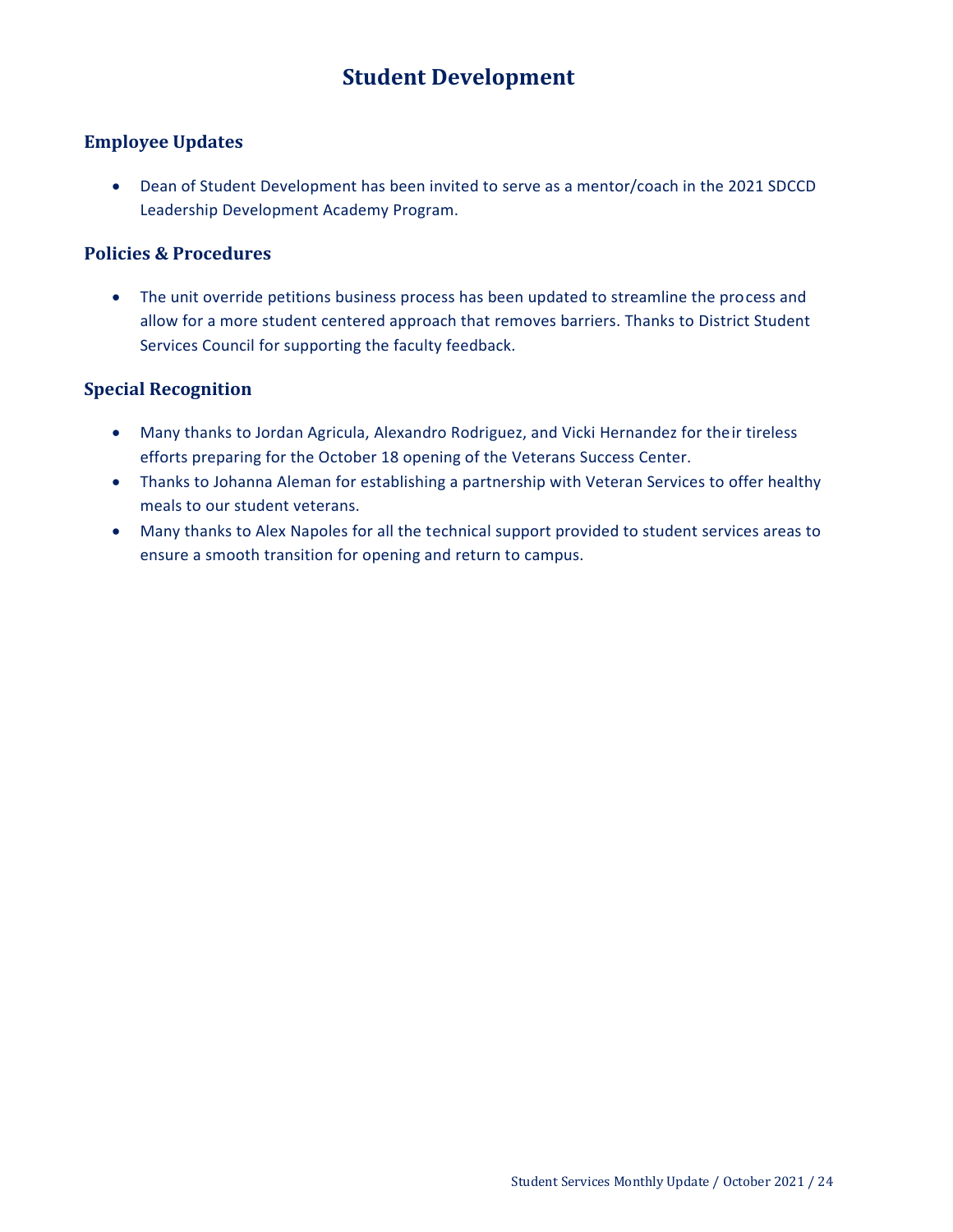### **Student Health Services**

### <span id="page-24-0"></span>**Events & Activities**

- Linda Gibbins-Croft, LCSW facilitated a workshop on How to Organize for a Successful Semester. Students were able to learn about setting up a calendar to organize projects, study time and exams, manage stress and anxiety, schedule time to relax, and control social media usage. Professors were excited to share with their students and hoped to see this workshop at the beginning of each semester.
- Come As You Are, LGBTQIA group is having different topic discussions every Wednesday at 2:00pm. This month's topic was: How can LGBTQIA allies be supportive? What support do you want? What is your pronoun? Value of self-expression. Join Linda as she creates a safe and inclusive support space for people who identity as gay, lesbian, bi-sexual, transgender, queer, non-binary, intersex and asexual.
- Aurora San Pedro, LMFT met with the AVANZA Peer Navigators "Mental Health Liaisons." She discussed managing mental health issues while conducting virtual interactive learning. Her presentation focused on how to build self-awareness and time management and how to speak with fellow students/mentees who need further Mental Health support was reviewed during the meeting. Review health routines, discussions around building self-awareness, and implementing self-care.
- John Guinn, LMFT provided a workshop for Mesa student athletes on basic mental tips including anxiety, depression and coping skills. Athletes were sent to the SDMesa Student Health Services website for resources on mental health and physical health.
- Linda Gibbins-Croft will provide a QPR (Question, Persuade and Refer) Zoom presentation for practical and proven suicide prevention training to the tutors of the Mesa College Tutoring Center, which included more new student tutors and part-time tutors.

### **Innovations & Data**

- Student Health provided 98 seasonal influenza vaccine for students. There are no costs for current students in the San Diego Community College District to get a flu vaccine from Mesa Student Health. Student Health will be providing flu vaccines to the Mesa Allied Health program as well.
- The Medicat electronic health record student patient portal is available on the Student Health website. Mental health counseling and medical services are fully using Medicat for charting on students.
- Student Health has fully transitioned over to the electronic health records. With data collected through SARS and Medicat, Student Health served 581 students this month. We are available for all students for in-person and tele health appointments.

### **Policies & Procedures**

 Linda attended Transition Age Youth (TAY) Behavioral Health Services Council meeting provided by the County of San Diego, Health and Human Services Agency about Adult Mental Health.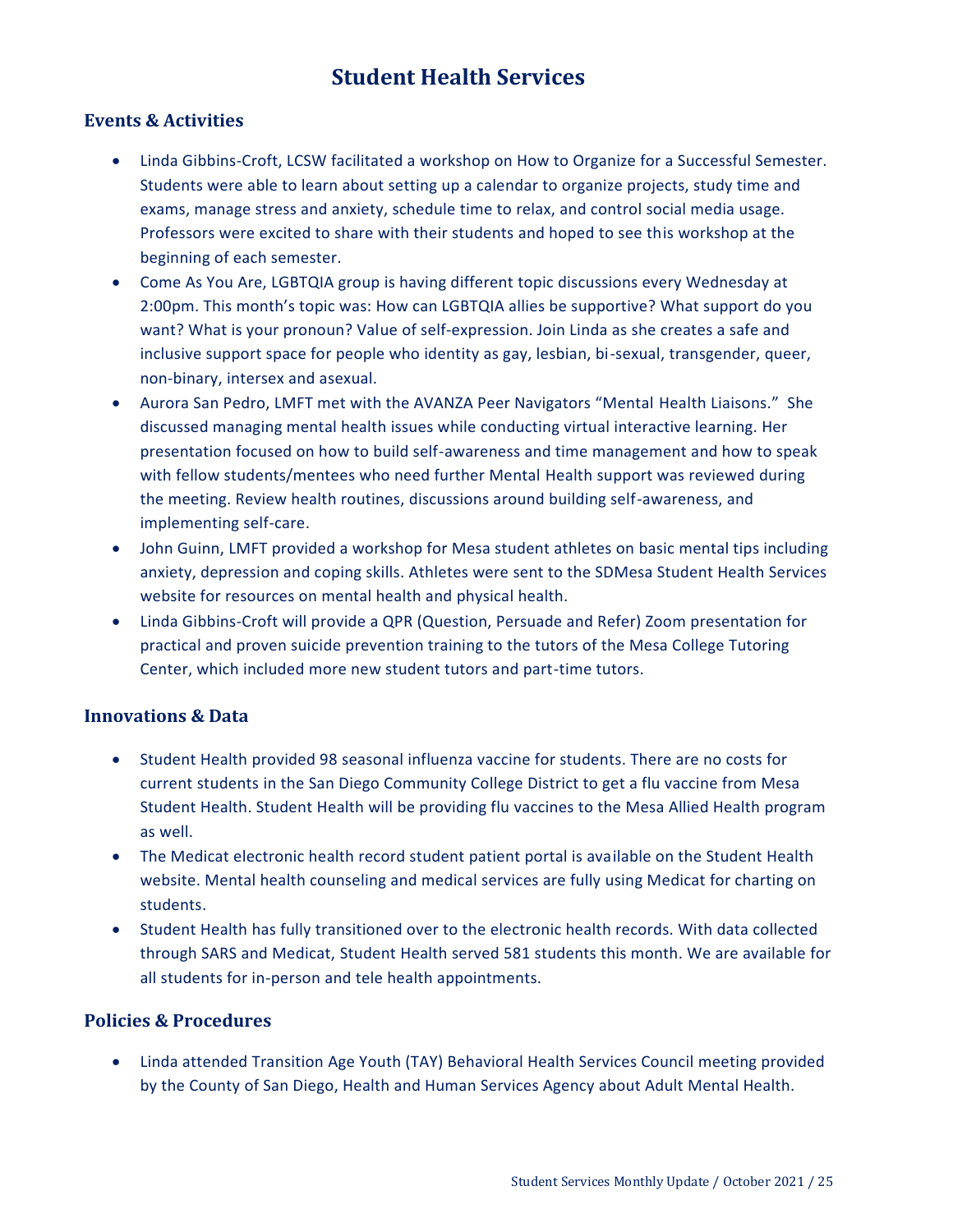## **Student Success & Equity**

### <span id="page-25-0"></span>**Employee Updates**

- Krystal Muncha has transitioned from the Basic Needs Department to supporting EOPS.
- Allison Crakes has transitioned from the Basic Needs Department to supporting DSPS.

### **Events & Activities**

- On October 26th Johanna Aleman and Michael Sanders presented to the campus community forum "Student's Fundamental Right to Basic Needs." A huge shout out to our Basic Needs Ambassadors Mustaf Adde, Ericka Banda, Robyn Bolden, Sergio Osuna, and Michael Sanders for a moving panel discussing the work they for The Stand and what it means to them.
- Kicked off district partnership with the Black Student Success Workgroup.
- **•** Presented at P-Cab with HSI and CFL.

### **Innovations & Data**

- Direct Student Support The Stand continued seeing students through our direct student support program and have been providing students with books, supplies, foods, and other resources to assist with basic needs.
- Market distributions -The Stand is continuing to host the Farmers and Mobile markets as a drive thru model on the third level of the campus parking garage. These events are typically held the First Monday and Third Thursday of each month. We continue to encourage everyone to volunteer to support these events either by volunteering or informing students about the events.
- 72 Fifty The Stand has continued to offer \$25 vouchers to 72 Fifty each week. To date have provided 154 individual students with vouchers.
- Kitchens for Good The Stand is receiving 200 frozen meals per a week to hand out to students for free. The Stand has partnered with the Exercise Science Department to get 100+ meals out to student athletes. The Stand continues to supply Exercise Science with meals for the student athletes and just began stocking the freezer in the VSC with meals for our student veterans.
- Workshops The Stand has continued a series of workshops under the theme of Bolstering Confidence for a Safe Return. In October the specific workshops included topics on "Why You Need The Stand" and "Healthy & Nutritious Cooking". The workshop selection has expanded to include workshops being provided by EOPS, Star TRiO, DSPS and Financial Literacy. Additionally The Stand has partnered with Feeding San Diego CalFresh team and SD City College to offer once a month CalFresh workshops where students can get hands on support and meet with county personnel to help get signed up for benefits.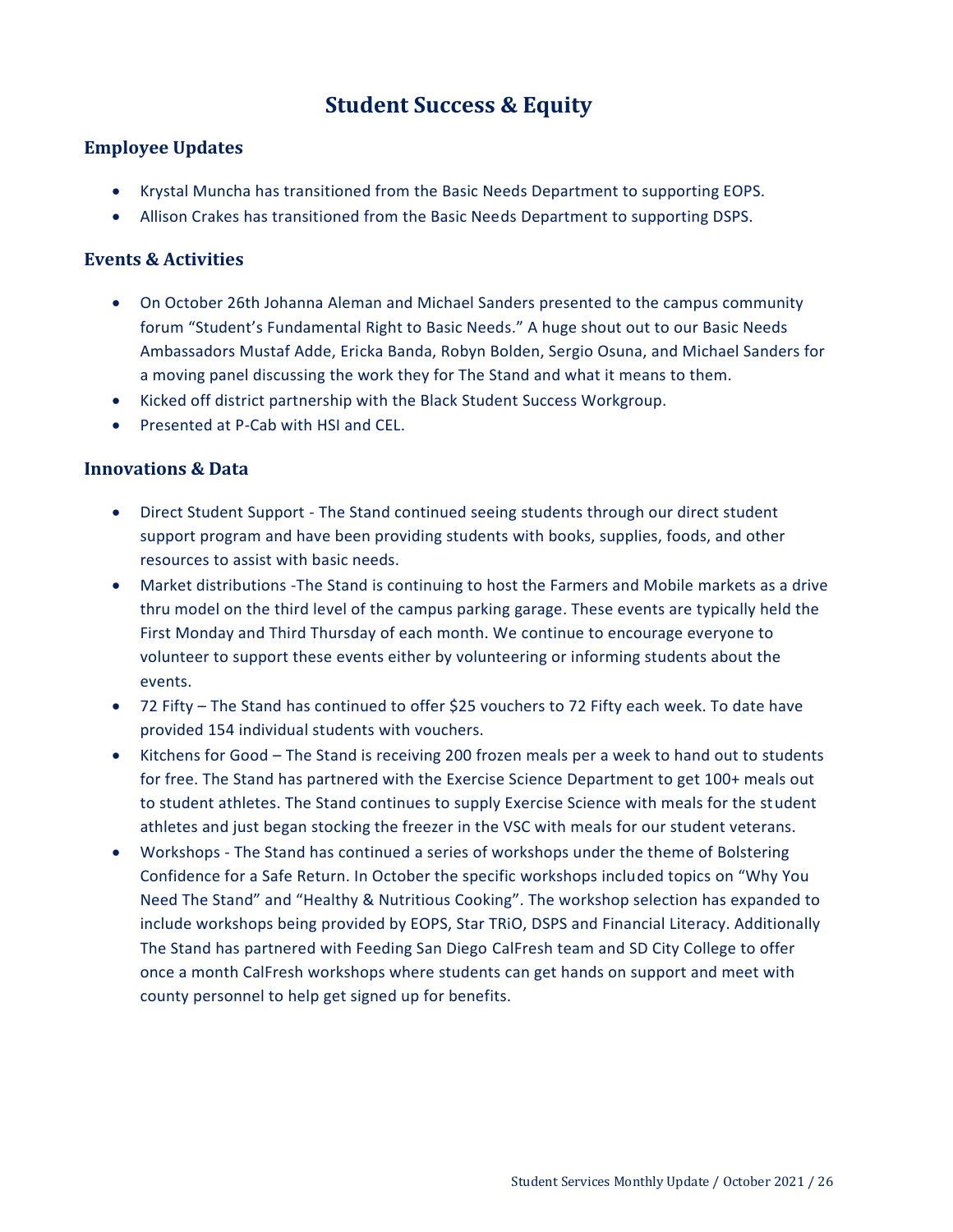### **Student Success Stories**

 CalFresh Ambassadors – Through a partnership with California Community College Foundation, San Diego Mesa College has 15 CalFresh Peer Ambassadors to help support and encourage students to apply for CalFresh. They are completing their training with the CCC foundation and will begin doing outreach in November.

### **Special Recognition**

We congratulate Johanna Aleman on being selected as the SSSO/Basic Needs Coordinator.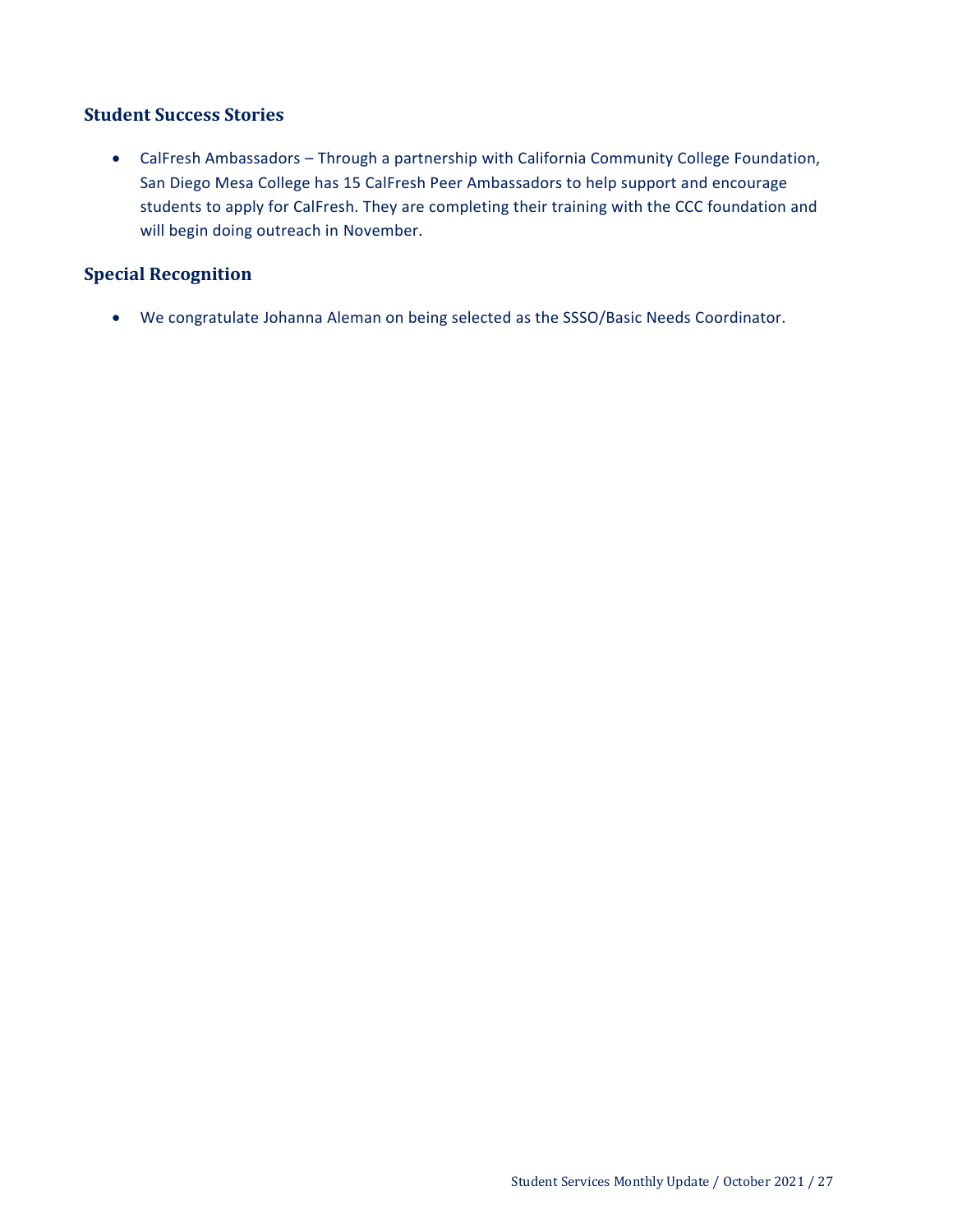# **Transfer**

### <span id="page-27-0"></span>**Employee Updates**

 Welcome our new adjunct Maci Gerber. We are excited to have her on the team. She started just in time for Transfer season. Macie comes to us with a strong transfer background.

### **Events & Activities**

• The Transfer center is deep in transfer season. The focus of all our programs are application open labs and 30 minute transfer follow up appointments. We offer open labs for CSUs and UCs four days a week except holidays and weekends.

### **Innovations & Data**

| <b>Transfer Center Data</b>                 |                                   |
|---------------------------------------------|-----------------------------------|
| <b>Counselor Drop-In Appointments: 33</b>   | • Chat Bot Conversations: 25      |
| <b>Counselor's Additional Contacts: 355</b> | • CSU/UC Open Labs: 17            |
| <b>Transfer Center Drop-ins: 122</b>        | CSU/UC Open Lab Participants: 215 |
|                                             |                                   |

### **Policies & Procedures**

 Please encourage students to attend an open lab if they have questions. Email is not the best format as if it is time sensitive we may not get to them within 24 hours. There are many new resources on our web page including a fully revamped YouTube Channel. Transfer students can get 24 hour access to transfer resources for the CSU/UC and Common application platforms.

### **Student Success Stories**

 Transfer students in general have been finding us and getting the support they need to complete their Fall 2022 applications.

### **Special Recognition**

 Thank you so Gity, and all the TCE folks for supporting our October November transfer schedule. Also a big thank you to the general counselors who have logged on to support students during our application open labs.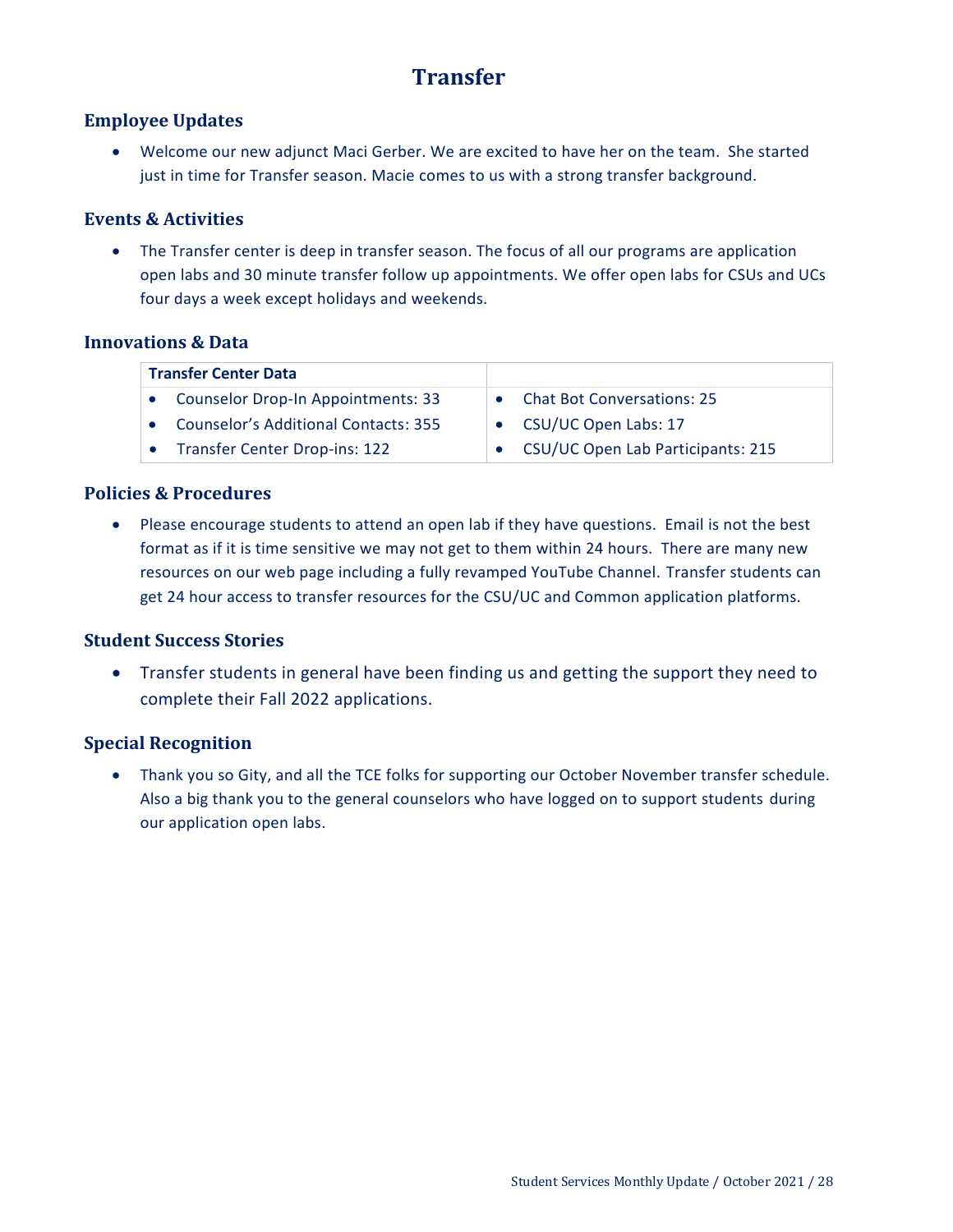### **Veterans**

### <span id="page-28-0"></span>**Employees**

 We are excited to announce we have two NANCE who started with us. Jordan Agricula and Alexandro Rodriguez.

### **Events & Activities**

- We have hosted a Veterans Readiness and Employment Counselor this month to talk with our student veterans about employment and education benefits.
- We have partnered with The Stand by having frozen food in the Veterans Success Center freezer for student veterans and military affiliated students.
- The Veterans Success Center opened its doors for services on October 18th.

### **Innovations & Data**

- We have processed over 800 VA Education benefits this semester. We have also communicated with another 200 students via email and phones.
- Since the Veterans Success Center has been opened we are averaging 5 students a day coming in to receive services or looking for a quiet place to study.

### **Student Success Stories**

 Since we have opened the VSC and partnered with The Stand we have been able to provide food for students who are struggling as well as a place for them to come and hang out during the day. Some of the students has been grateful for us being open and providing them a place to charge their phones and computers.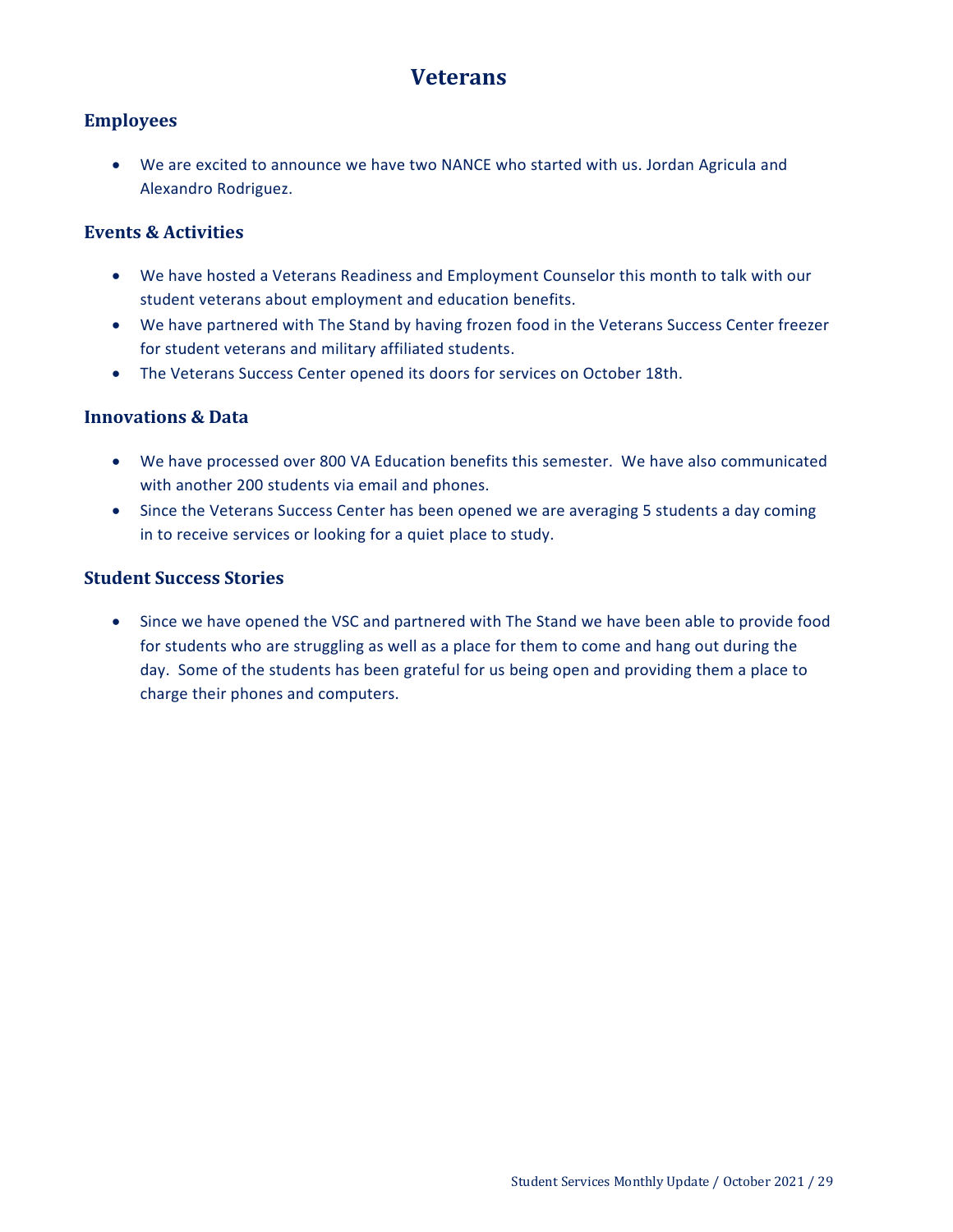# **Vice President Student Services**

### <span id="page-29-0"></span>**Events & Activities**

- Our October 20th Mesa Student Services Council Meeting focused Program Review, Pathways: Student Success Teams, and the Student Services Dashboard. A draft of our notes, can be found on our [Agenda & Minutes](https://www.sdmesa.edu/about-mesa/governance/committees/student-services-agendas-minutes-and-documents/student-services-agendas-minutes.shtml) page.
- Motivation and Morale Committee
	- M&M hosted a variety of Halloween themed events and activities including an in-person Student Services Halloween Party "Witching Hour" at the Counseling Lobby, a Zoomed-In Guessing Game on Zoom, the "Weight, weight! Don't Tell me!" Pumpkin Patch Guessing Game, a Padlet and a Halloween Costume Contest. Prizes were awarded to winners of games and activities. Thank you all for participating!
- Student Services hosted our monthly Feel, Heal and Be Real dialogue series. This is a safe space for students, staff and faculty to discuss issues of social justice and equity.
- With the VPSS's support and leadership, Mesa hosted a site visit for members of the California Association of Black School Educators (CABSE). The event was designed to understand programs we have in place targeting K-12 students with a focus on Dual Enrollment, to include career pathways, student support programs and any equity initiatives or programs in place for Black and African American students.
- Student Services funded registration fees for the 10th Annual Virtual Men of Color Student Leadership Institute.
- VP Hands presented at the following events
	- Navigating The Next Steps: Career and Leadership Panel (AAWCC)
	- Affinity Group for Black Women Virtual Sistah Circle: Thriving and Blossoming (SDCAAWCC)
	- Campus Community Forum
- VP Hands attended/participated in the following activities/events
	- Fall 2021 Presidents Breakfast
	- 5<sup>th</sup> Annual Undocumented Student Action Week activities
	- City College's HUBU Conference
	- Shift: Centering Care For In-Person Return
- VP Hands attended the following webinars/professional learning opportunities
	- ACCJC: ISER Training
	- Pathways Student Success Teams Workshop
- Classified Senate distributed name tags to campus personnel.

### **Innovations & Data**

- Awarded \$31,750 in Vaccination Incentive Grants. We will hold monthly drawings through Fall.
- Awarded \$2,222,000.00 in HEERF Emergency Relief Grants. Additional campaigns will take place throughout the semester.
- Provided Live Chat training to Career Ambassadors
- Provided Constant Contact training to DSPS, Borderless and Raising Scholars, and BFCC
- Rolled out advance Constant Contact training to Student Services personnel